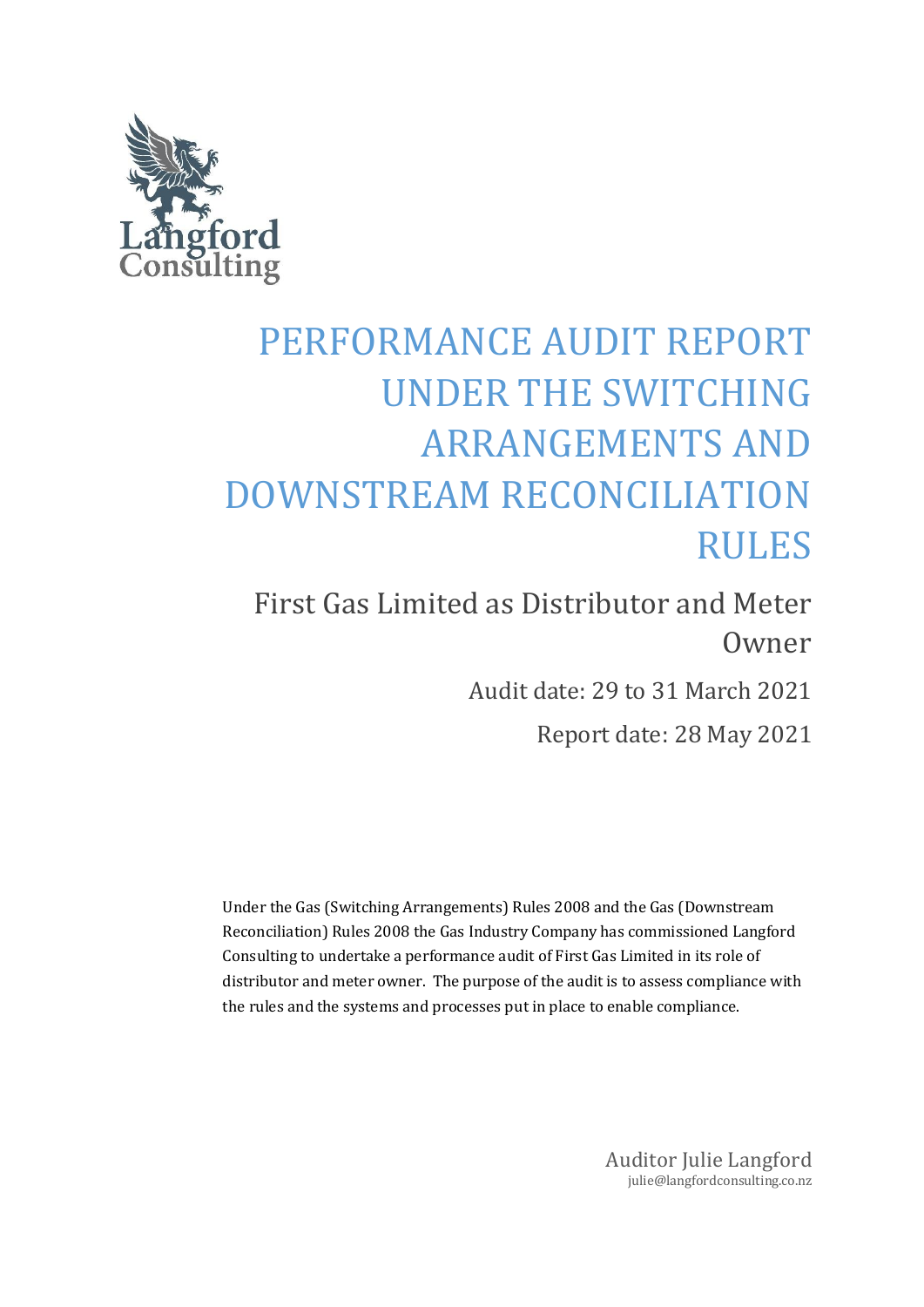## <span id="page-1-0"></span>Executive Summary

Under the Gas (Switching Arrangements) Rules 2008 and the Gas (Downstream Reconciliation) Rules 2008 the Gas Industry Company (GIC) commissioned Langford Consulting to undertake a performance audit of First Gas Ltd (First Gas).

The purpose of the audit is to:

- $\triangleright$  assess compliance with the rules
- $\triangleright$  assess the systems and processes put in place to enable compliance with the rules

The audit was conducted within the terms of reference supplied by the GIC and within the guideline note *Guideline note for rules 65 to 75: the commissioning and carrying out of performance audits and event audits, version 3.0* [\(http://www.gasindustry.co.nz/dmsdocument/2858\)](http://www.gasindustry.co.nz/dmsdocument/2858).

The summary of report findings shows that the First Gas control environment, for the 15 areas evaluated, was found to be "effective" for 9 areas; "effective" for NGCD and "not adequate" for VCTX/MAUI for 1 area; "not adequate" for 1 area for all 4 participant codes and not applicable for 4 areas.

8 breach allegations are made in relation to First Gas regarding the non-compliant areas and are summarised in the following table. The following observations and recommendations were also made:

**RECOMMENDATION:** That First Gas follow through on their plan to build a Power BI tool that brings together the information available in various systems that would enable their new connections team to determine the correct values for registry fields for new ICPs without moving between various systems and making ad hoc decisions. This would also assist with their on-going review of registry data quality and maintenance.

**OBSERVATION:** There are a large number of ICPs in the registry where the retailer has the status designated as inactive temporary, which prevents ICPs from being decommissioned. Many of these are likely to be inactive permanent.

**RECOMMENDATION:** That First Gas do a review of registry data for all ICPs that have VTCX or MAUI as distributor

**OBSERVATION**: To date the First Gas transmission business, with respect to metering compliance, have focused on complying with the transmission metering requirements. Their responsibility of compliance with NZS5259 resulting from their responsibilities as meter owner registry participants had not been a focus. As a result of this audit they are now aware of this responsibility.

**RECOMMENDATION**: That First Gas (VCTX and MAUI as meter owner) introduce a routine check to confirm that the actual flow of gas at an ICP continues to be within the acceptable Qmin Qmax of the meter to ensure on-going accuracy within the maximum permissible error.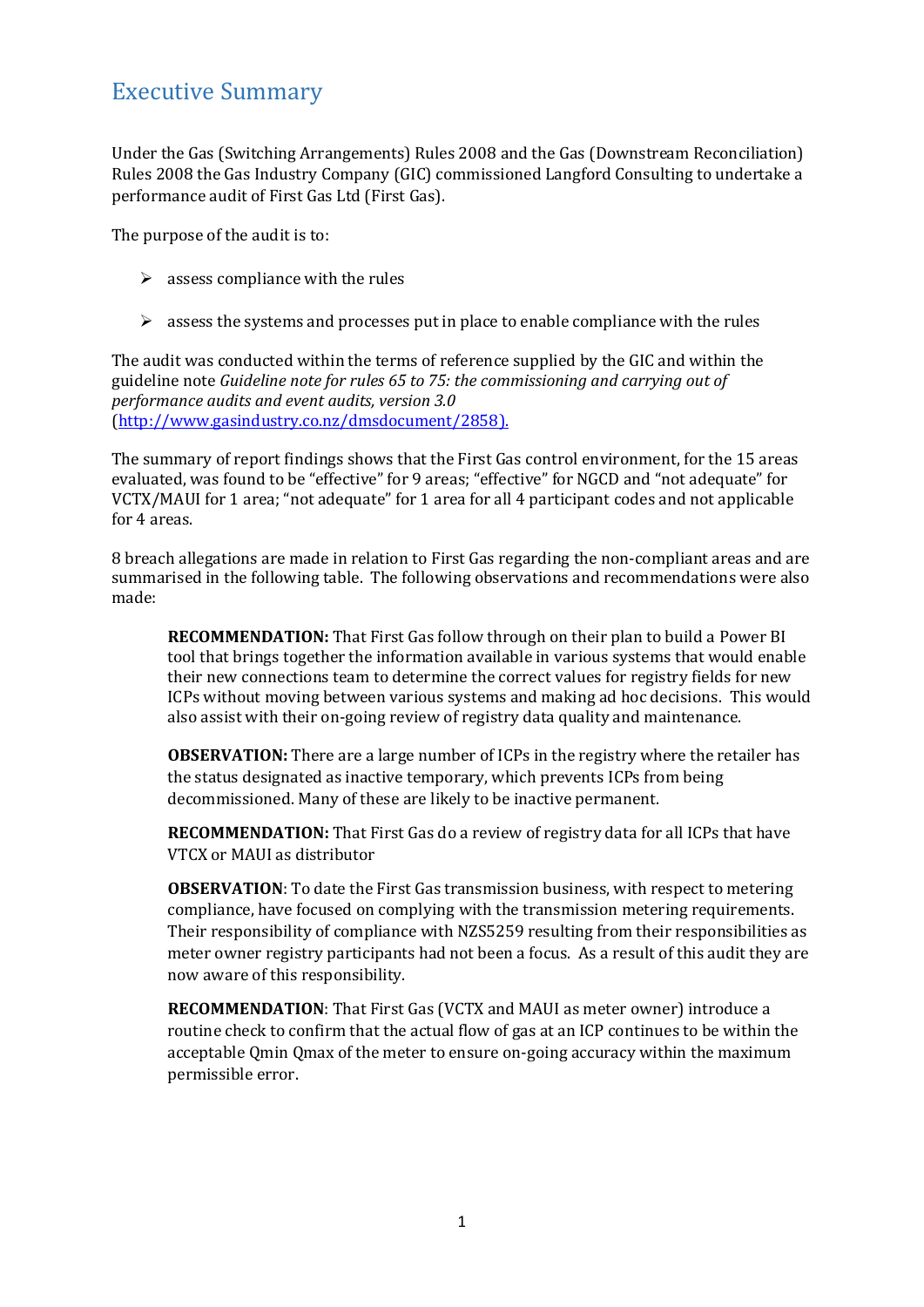# <span id="page-2-0"></span>Summary of breach allegations

All breach allegations are made under the Gas (Switching Arrangements) Rules 2008 unless otherwise stated.

| <b>Section</b> | <b>Summary of issue</b>                                                                                                                                                                                                                                                                                               | <b>Rules</b><br>potentially<br>breached |
|----------------|-----------------------------------------------------------------------------------------------------------------------------------------------------------------------------------------------------------------------------------------------------------------------------------------------------------------------|-----------------------------------------|
| 3.1            | Participant registry information was out of date for all four<br>participant codes                                                                                                                                                                                                                                    | r10.1.1                                 |
| 4.2            | 7 recently created NGCD ICPs had been incorrectly assigned<br>to the wrong gas gate                                                                                                                                                                                                                                   | r58.1                                   |
| 4.2            | A review of recently created NGCD ICPs found:<br>61 were found to have the incorrect load shedding<br>category when compared to their tariff code or<br>allocation group<br>1 was found to have the wrong tariff code<br>2 were found to have incorrect altitudes<br>3 were found to have incorrect network pressures | r58.1                                   |
| 4.3            | A review of a sample of established NGCD ICPs identified:<br>2 with incorrect addresses<br>1 with an incorrect load shedding category                                                                                                                                                                                 | r58.1                                   |
| 4.3            | Out of a sample of 6 established transmission ICPs (all VCTX):<br>5 were found to have inaccurate network pressure<br>3 had significantly inaccurate altitude entries                                                                                                                                                 | r58.1                                   |
| 4.3            | 9 ICPs had been found associated to the Morrinsville dairy<br>factory instead of MRV16302 for Morrinsville town. These<br>were corrected immediately prior to the audit visit                                                                                                                                         | r58.1                                   |
| 4.4            | Incorrect status for VCTX ICP 1001142883VTFC0 OKW23401<br>(Okaiawa), still shown as active on the registry after<br>decommissioning. The retailer is Nova Gas (GNVG)                                                                                                                                                  | r58.1                                   |
| 5.5            | VCTX has the incorrect ICP type code for 1 ICP                                                                                                                                                                                                                                                                        | r58.1                                   |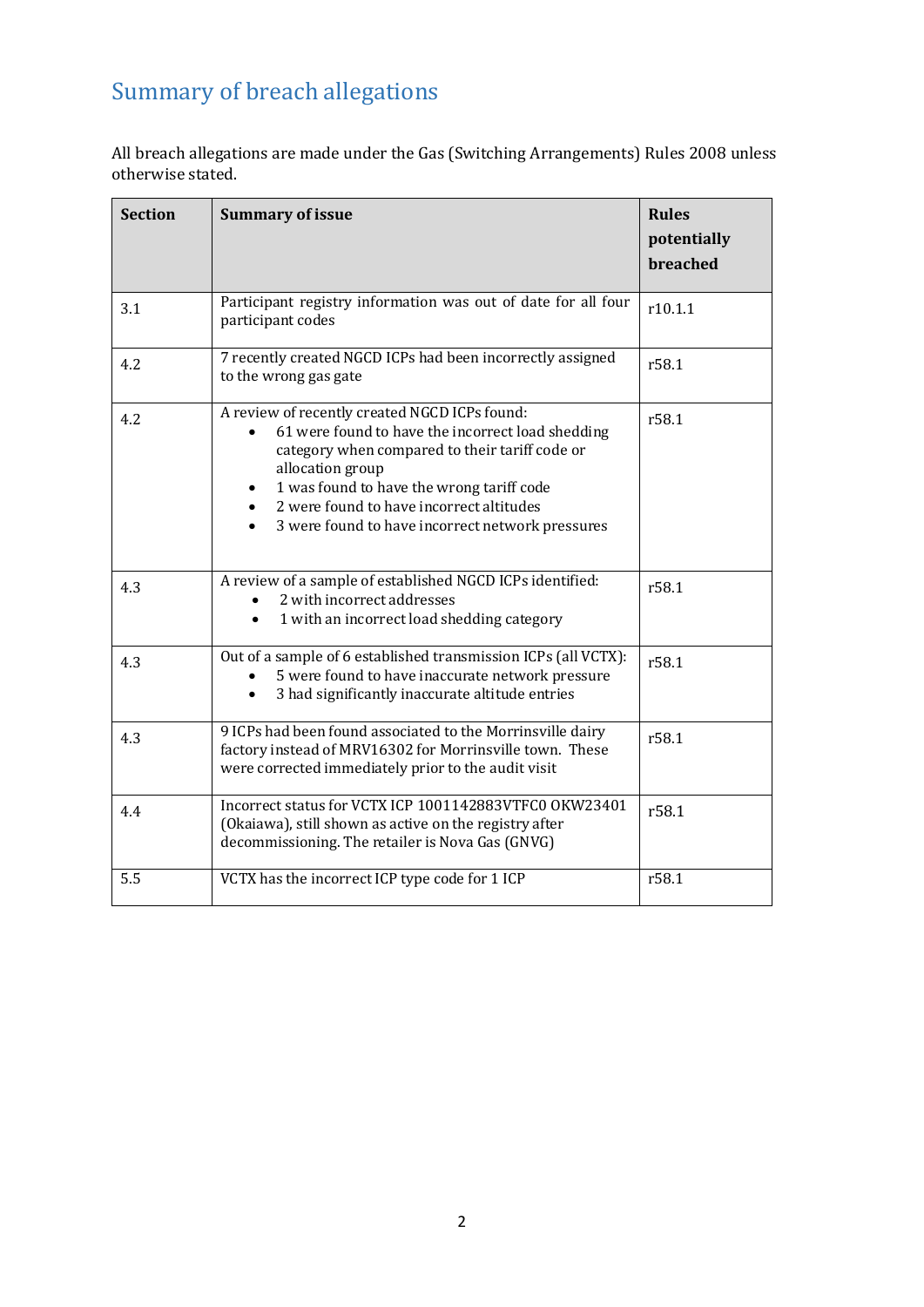# Summary of report findings

<span id="page-3-0"></span>

| <b>Issue</b>                                       | <b>Section</b> | <b>Control Rating</b>       | Compliance     | <b>Comments</b>                                                                                                                                           |  |  |
|----------------------------------------------------|----------------|-----------------------------|----------------|-----------------------------------------------------------------------------------------------------------------------------------------------------------|--|--|
|                                                    |                |                             | Rating         |                                                                                                                                                           |  |  |
|                                                    | <b>GENERAL</b> |                             |                |                                                                                                                                                           |  |  |
| Participant registration<br>information            | 3.1            | Not adequate                | Not Compliant  | First Gas had out of date participant details on the register for all four participant codes                                                              |  |  |
| Obligation to act<br>reasonably                    | 3.2            | Effective                   | Compliant      | No examples of First Gas acting unreasonably were found                                                                                                   |  |  |
| Obligation to use registry<br>software competently | 3.3            | Effective                   | Compliant      | No examples of First Gas using software incompetently were found                                                                                          |  |  |
|                                                    |                |                             |                | AS DISTRIBUTOR                                                                                                                                            |  |  |
| Assignment of ICPs                                 | 4.1            | Effective                   | Not compliant  | 11 VCTX ICPs have incorrect ICP identifiers, however these were created prior to First Gas<br>owning the business and can't realistically be corrected    |  |  |
| Creation of new ICPs                               | 4.2            | Effective                   | Not compliant  | A review of a sample of new ICPs found all were created within the 3-business day requirement;<br>there were however some with incorrect registry entries |  |  |
| Maintenance of ICPs in the                         | 4.3            | Effective - NGCD            | Not compliant  | NGCD has initiated a process for maintaining registry data; VCTX/MAUI data is not maintained.                                                             |  |  |
| registry                                           |                | Not adequate -<br>VCTX/MAUI |                |                                                                                                                                                           |  |  |
| Notices of gas gate<br>creation/decommissioning    | 4.4            | Effective                   | Compliant      | VCTX has not changed the status of a decommissioned gas gate (reflected in maintenance of<br>ICPs                                                         |  |  |
| Publishing of network<br>price category codes      | 4.5            | Effective                   | Compliant      | These were reviewed and found to be current and publicly available for NGCD                                                                               |  |  |
| Disclosure of ICP<br>information                   | 4.6            | Not applicable              | Not applicable | No instances had occurred                                                                                                                                 |  |  |
| Loss factor codes                                  | 4.7            | Not applicable              | Not applicable | First Gas does not currently use loss factor codes                                                                                                        |  |  |
|                                                    |                |                             |                | <b>AS METER OWNER</b>                                                                                                                                     |  |  |
| Compliance with NZS5259                            | 5.1            | Effective                   | Compliant      | VCTX/MAUI are now aware they need to comply with NZS5259 and the transmission metering<br>requirements                                                    |  |  |
| Provision of metering<br>price codes               | 5.2            | Not applicable              | Not applicable | First Gas do not have any metering price codes                                                                                                            |  |  |
| Disclosure of ICP<br>information                   | 5.3            | Not applicable              | Not applicable | No instances have occurred                                                                                                                                |  |  |
| Registry information for<br>new ICPs               | 5.4            | Effective                   | Compliant      | FGDM was compliant, VCTX/MAUI did not have any new ICPs                                                                                                   |  |  |
| Maintenance of ICP<br>information                  | 5.5            | Effective                   | Compliant      | A couple of issues were identified relating to distribution responsibilities                                                                              |  |  |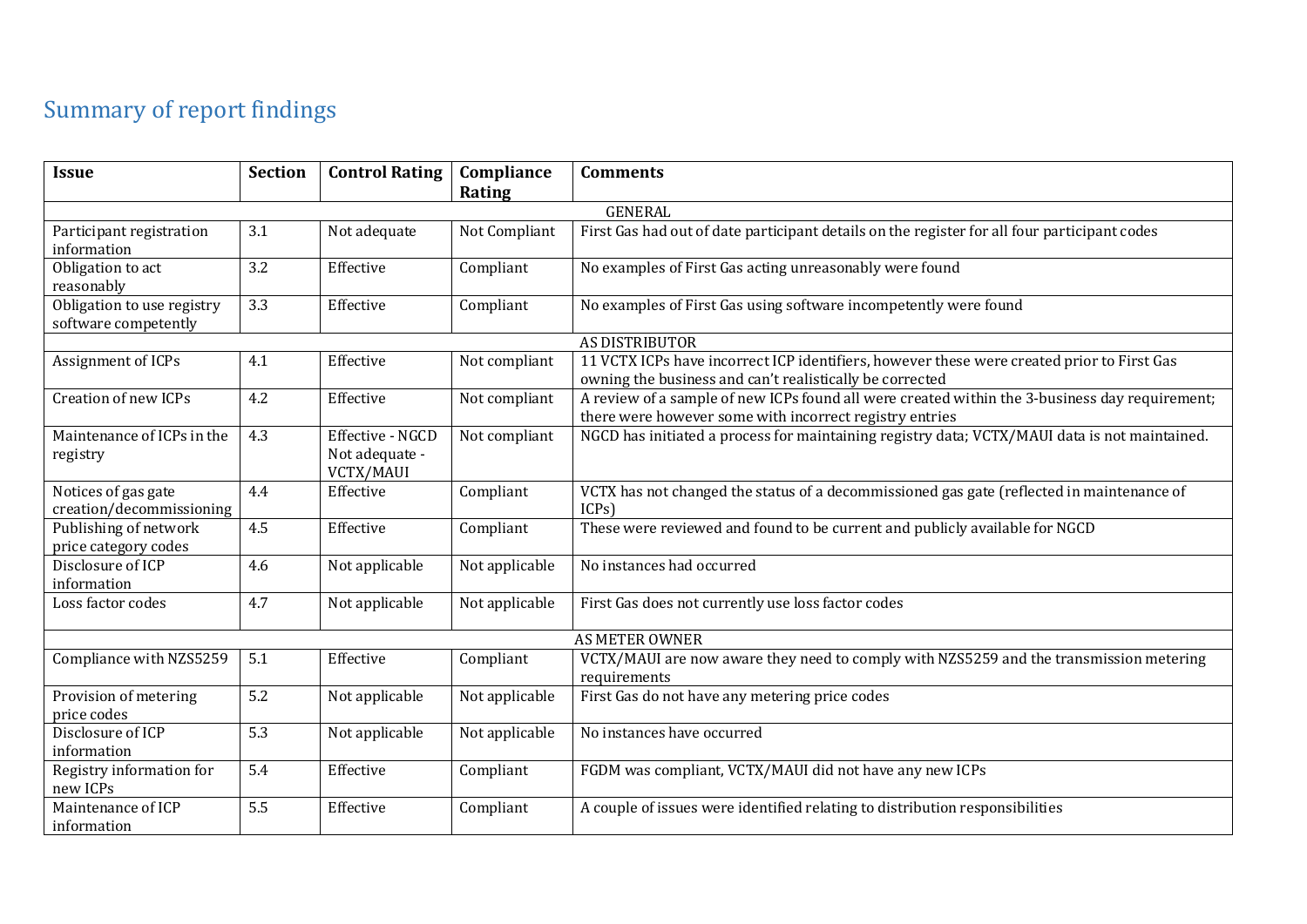# **Table of Contents**

| 1.    |  |  |  |
|-------|--|--|--|
| 2.    |  |  |  |
| 2.1   |  |  |  |
| 2.2   |  |  |  |
| 2.3   |  |  |  |
| 3.    |  |  |  |
| 3.1   |  |  |  |
| 3.2   |  |  |  |
| 3.3   |  |  |  |
| 4.    |  |  |  |
| 4.1   |  |  |  |
| 4.2   |  |  |  |
| 4.3   |  |  |  |
| 4.4   |  |  |  |
| 4.5   |  |  |  |
| 4.6   |  |  |  |
| 4.7   |  |  |  |
| 5.    |  |  |  |
| 5.1   |  |  |  |
| 5.1.2 |  |  |  |
| 5.1.3 |  |  |  |
| 5.1.4 |  |  |  |
| 5.2   |  |  |  |
| 5.3   |  |  |  |
| 5.4   |  |  |  |
| 5.5   |  |  |  |
| 6     |  |  |  |
| 7     |  |  |  |
|       |  |  |  |
|       |  |  |  |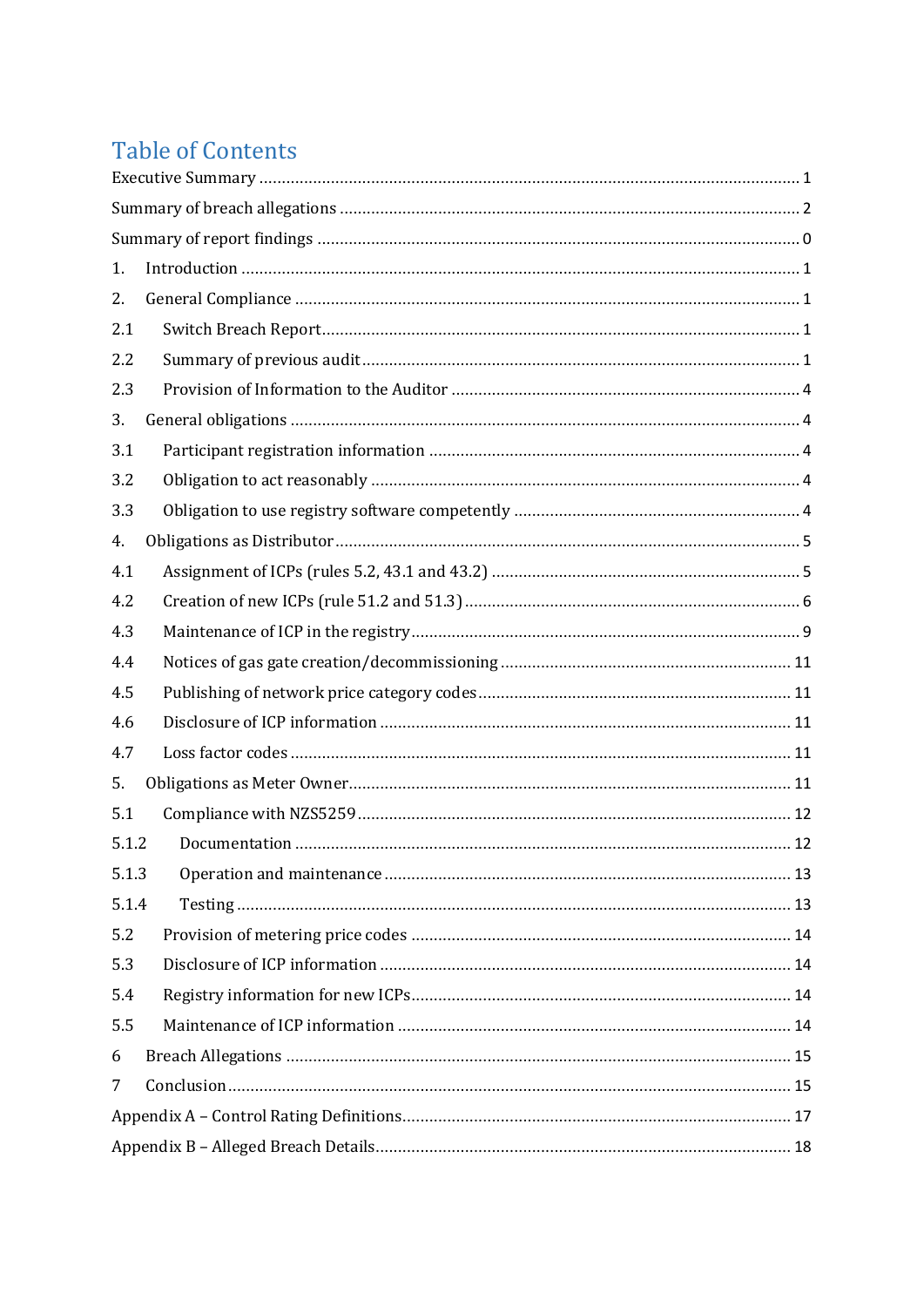# <span id="page-5-0"></span>1. Introduction

Under the Gas (Switching Arrangements) Rules 2008 (the rules) and the Gas (Downstream Reconciliation) Rules 2008 the Gas Industry Company (GIC) commissioned Langford Consulting to undertake a performance audit of First Gas Ltd (First Gas) as a distributor and meter owner. The audit was commissioned under rule 88 and was conducted within terms of reference prepared by the GIC and includes the activities of participant codes NGCD as distributor; VCTX as meter owner and distributor; MAUI as meter owner and distributor and FGDM as meter owner.

The engagement commenced on 26 January 2021 and involved a site visit to First Gas' Wellington office on 29 to 31 March 2021 and subsequent visits to First Gas in New Plymouth.

The purpose of the audit is to:

- assess compliance with the rules
- assess the systems and processes put in place to enable compliance with the rules

In preparing the report, the auditor used the processes set out in the guideline note issued on 1 June 2013: *Guideline note for rules 65 to 75: the commissioning and carrying out of performance audits and event audits, version 3.0* [\(http://www.gasindustry.co.nz/dmsdocument/2858\)](http://www.gasindustry.co.nz/dmsdocument/2858).

NGCD is the distributor for 82,000 ICPs; MAUI is distributor for 6 ICPs; VCTX is distributor for 30 ICPs.

FGDM is meter owner for 2 ICPs; MAUI is meter owner for 1 ICP and VCTX is meter owner for 34 ICPs

The emphasis of this audit is therefore on NGCD as distributor.

All references to the rules are made under the Gas (Switching Arrangements) Rules 2008 unless otherwise stated.

## <span id="page-5-1"></span>2. General Compliance

#### <span id="page-5-2"></span>2.1 Switch Breach Report

First Gas as distributor and meter owner have not had any alleged breaches since their last audit.

#### <span id="page-5-3"></span>2.2 Summary of previous audit

First Gas as distributor was last audited under the rules in 2017. Below are the recommendations and observations arising, plus the table summarising the alleged breaches. First Gas has not previously been audited as meter owner.

**RECOMMENDATION:** It is recommended that First Gas add a routine check to their ICP creation process to ensure ICP identifiers have the correct 'NG' code as the 11<sup>th</sup> and 12<sup>th</sup> characters.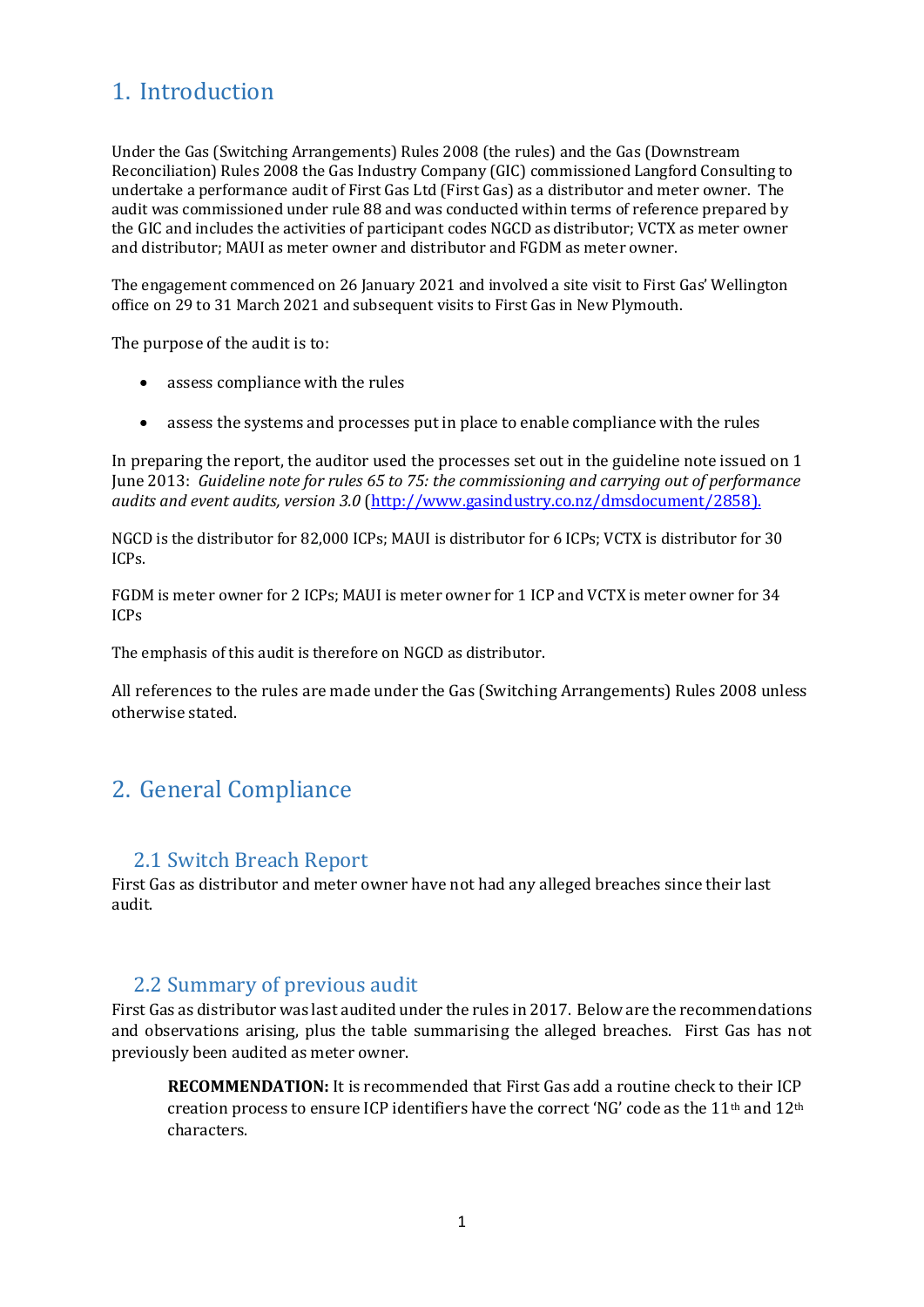**OBSERVATION** Rules 51 and 53 do not reflect the process undertaken by First Gas and apply time constraints that have no relevance. If this is true of other distributors there may be a case for a review of the rules to align with the operational processes.

**RECOMMENDATION:** Consider a review of rules 51 and 53 once all the distributors have undergone their first audit.

The GIC is aware of this issue and has undertaken to review drafting of these rules.

**RECOMMENDATION:** First Gas should review its processes for assigning gas gates to ensure consistent assignment of ICPs that could be fed by more than gas gate within a greater gas gate area.

**RECOMMENDATION:** First Gas should complete data cleansing to correct new ICPs entered with incorrect network pressures. First Gas has already commenced this.

**RECOMMENDATION:** That First Gas initiate regular processes for identifying and rectifying data quality issues in their registry data.

**RECOMMENDATION:** That First Gas initiate regular processes for identifying ICPs that need the load shedding category to be revised.

**RECOMMENDATION:** That First Gas initiate a process for decommissioning ICPs.

**RECOMMENDATION:** That First Gas should introduce a process where they routinely review load shedding categories for new ICPs once billing information of actual consumption becomes available.

**RECOMMENDATION:** It is recommended that the load shedding category should be actively maintained. Data that is available to assist includes allocation group changes by retailers, billing information and retailer requests for metering upgrades.

| <b>Section</b> | <b>Summary of issue</b>                                                                                                                                                | <b>Rules potentially breached</b> |
|----------------|------------------------------------------------------------------------------------------------------------------------------------------------------------------------|-----------------------------------|
| 4.2            | 3 ICPs within a sample of 30 new ICPs were<br>not created within 3 business days of<br>request.                                                                        | r 51.2                            |
| 4.2            | 3 ICPs created in 2017 had been incorrectly<br>assigned to the wrong gas gate. 2 ICPs had<br>incorrect address details.                                                | r 58.1                            |
| 4.2            | From a sample of 30 new ICPs 5 errors were<br>found:                                                                                                                   | r 58.1                            |
|                | 4 ICPs had incorrect network pressures.<br>1 ICP had an incorrect network pricing<br>category.                                                                         |                                   |
| 4.3            | A review of ICPs with unusual or<br>incompatible load shedding<br>categories/allocation groups found 330<br>active ICPs to have incorrect load shedding<br>categories. | r 58.1                            |

#### **Summary of 2017 breach allegations**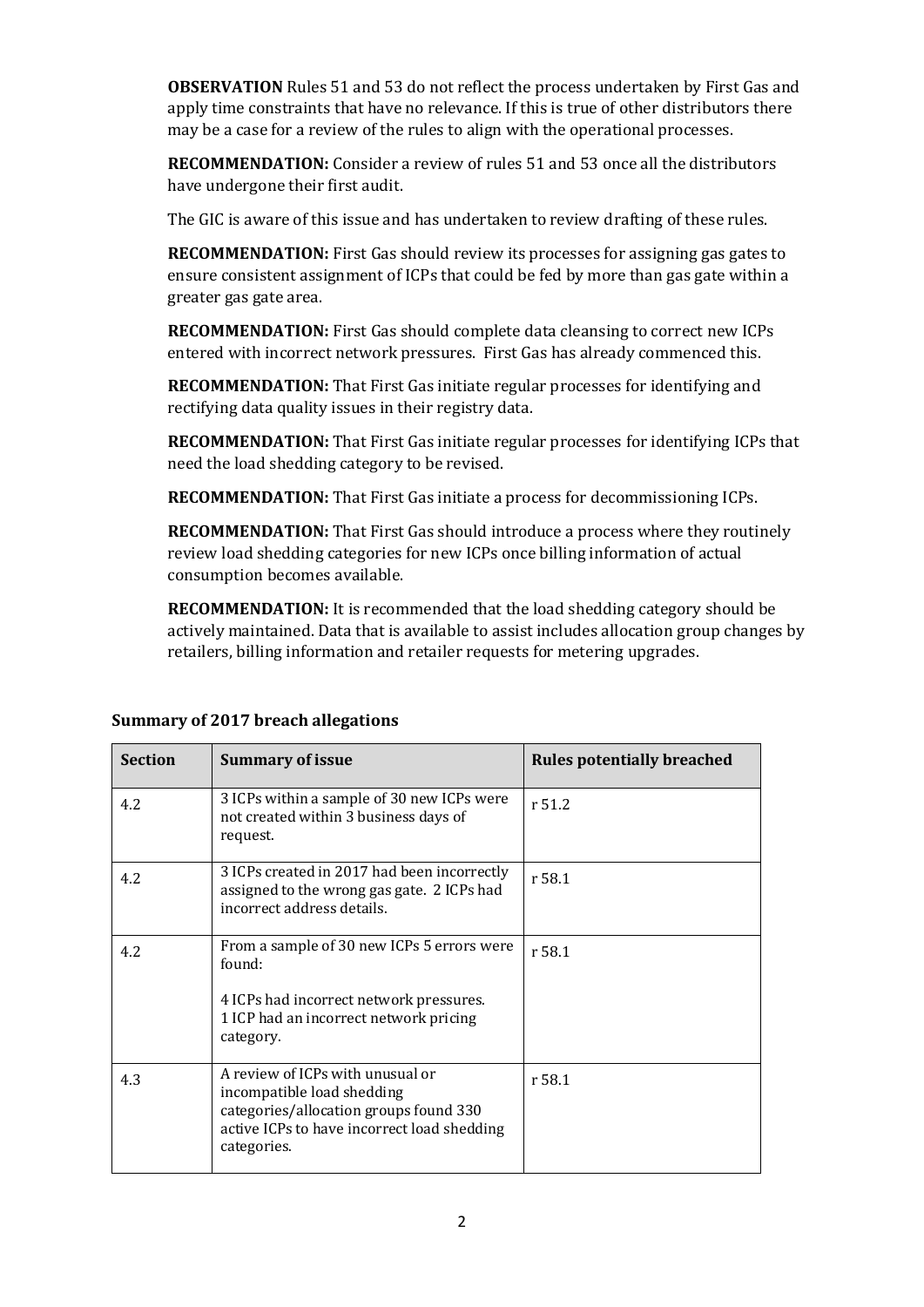| 4.3 | A review of altitude outliers on the registry<br>found 16 ICPs with incorrect altitudes.                                                                                                                                                                                                                                               | r 58.1 |
|-----|----------------------------------------------------------------------------------------------------------------------------------------------------------------------------------------------------------------------------------------------------------------------------------------------------------------------------------------|--------|
| 4.3 | A review of the registry for unexpected<br>combinations of network pressures and<br>load shedding category identified 5 ICPs<br>with incorrect network pressures.                                                                                                                                                                      | r 58.1 |
| 4.3 | A review of a sample of 70 established ICPs<br>found 18 errors:                                                                                                                                                                                                                                                                        | r 58.1 |
|     | 2 ICPs had incorrect altitudes                                                                                                                                                                                                                                                                                                         |        |
|     | 5 ICPs had incorrect gas gates                                                                                                                                                                                                                                                                                                         |        |
|     | 5 ICPs had incorrect load shedding<br>categories                                                                                                                                                                                                                                                                                       |        |
|     | 3 ICPs had incorrect price categories                                                                                                                                                                                                                                                                                                  |        |
|     | 3 ICPs had incorrect network pressures                                                                                                                                                                                                                                                                                                 |        |
| 4.3 | First Gas has not used its reasonable<br>endeavours to maintain current and<br>accurate information in the registry by<br>failing to have any process for maintaining<br>registry data. They do not:<br>do any monitoring of data quality<br>maintain ICP load shedding<br>categories<br>identify/update decommissioned<br><b>ICPs</b> | r 58.1 |

First Gas provided a summary of their actions in response to the last audit as follows:

It is recommended that First Gas add a routine check to their ICP creation process to ensure ICP identifiers have the correct 'NG' as the 11th and 12th characters

Consider a review of rules 51 and 53 once all distributors have undergone their first audit

First Gas should review its processes for assigning gas gates to ensure consistent assignment of ICPs that could be fed by more than one gas gate within a greater gas gate area First Gas should complete data cleansing to correct new ICPs entered with incorrect network pressures. First Gas has already commenced this.

That First Gas initiate regular processes for identifying and rectifying data quality issues in their registry data

That First Gas initiate regular process for identifying ICPs that need the load shedding category to be revised

That First Gas initiate a process for decommission ICPs

#### **Recommendation Current Process/Explanation**

A checksum calculator has been created to ensure that the ICP creation process is correct and to eliminate the possibility of double-up ICPs

Whether retailer driven, or customer driven, ICP creation from customer quote acceptance is aimed to be completed within three working days.

Annual review of input data run to ensure correct gas gates are being used within the Gas Registry.

This has already been commenced and completed. There has been a report created to assist in identifying ICPs where the network pressure is incorrect. Ongoing cleanses are occurring to ensure data is correct.

A Power BI report has been created to identify any data issues within the registry data. Annual Review of Registry Data is occurring to ensure reflection of correct data A manual process of comparing annual data against load shedding categories is regularly completed. Occurs during annual review of data.

A manual process of downloading the disconnection data from Maximo has been completed. This is done on a regular basis. We still have a large back log of ICPs that we are wanting to decommission, but are unable to do, due to the fact that the retailer hasn't change the ICP to the correct status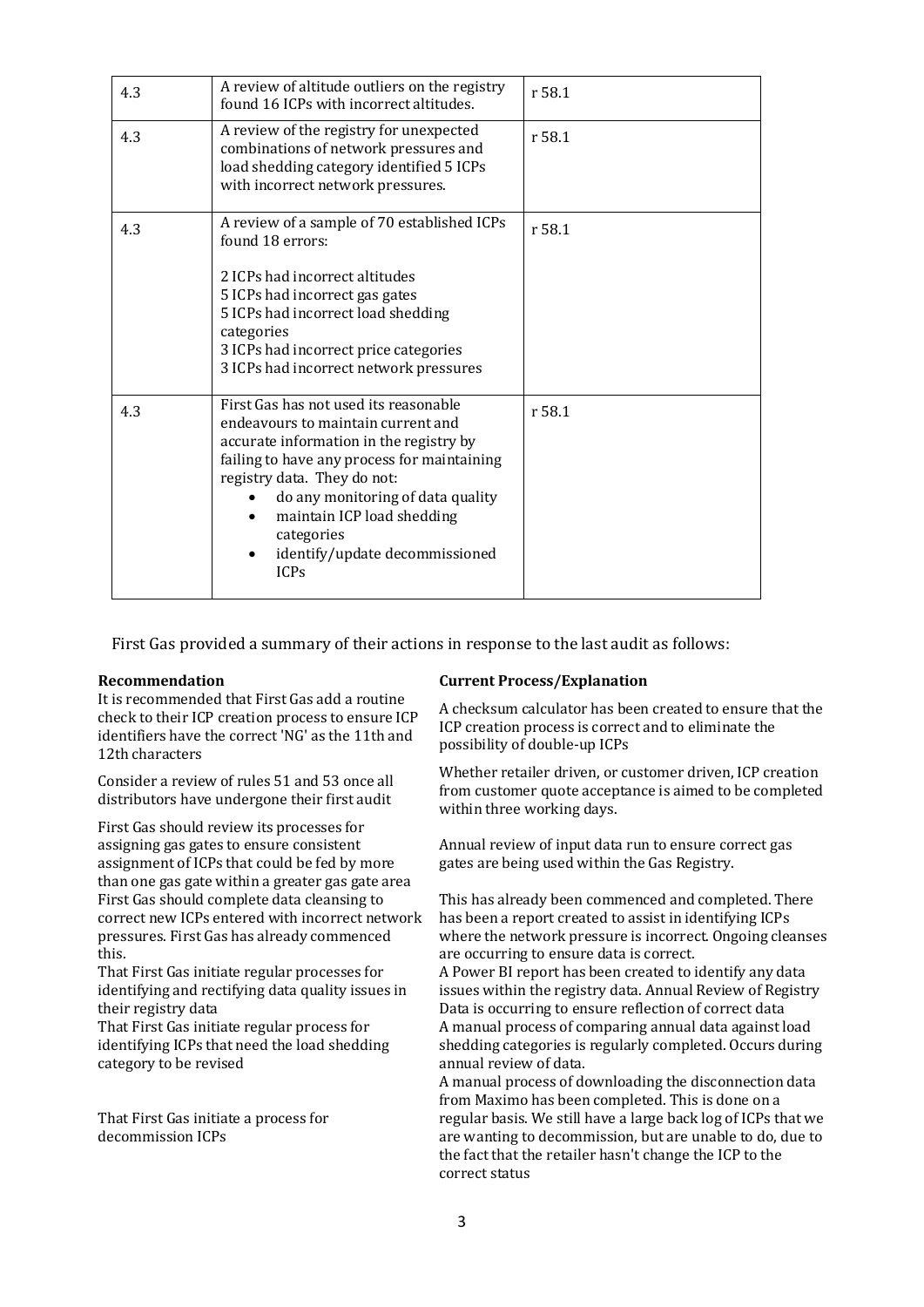That First Gas should introduce a process where they routinely review load shedding categories for new ICPs once billing information of actual consumption becomes available

It is recommended that the load shedding category should be actively maintained. Data that is available to assist includes allocation group changes by retailers, billing information and retailer requests for metering upgrades

A manual process of comparing annual data against load shedding categories is regularly completed

A manual process of comparing annual data against load shedding categories is regularly completed. During this process, the load shedding categories are compared against the allocation group by retailers. When metering upgrades are request by retailers, the load shedding category is reviewed at this point

#### <span id="page-8-0"></span>2.3 Provision of Information to the Auditor

In conducting this audit, the auditor may request any information from First Gas, the industry body and any registry participant.

Information was provided by First Gas in a timely manner in accordance with this rule.

## <span id="page-8-1"></span>3. General obligations

#### <span id="page-8-2"></span>3.1 Participant registration information

The participant registration information for First Gas participant codes FGDM, MAUI, NGCD and VCTX were reviewed and a number of aspects were found to be incorrect:

FGDM – the phone number was out of date and the email address was for a member of staff who had changed responsibilities

MAUI – The phone number had been disconnected, the email address was for a member of staff who had left the organisation and the address was out of date. The record had not been updated since 2014.

NGCD – the phone number was invalid

VCTX – the email address was for a member of staff who had left the organisation

**ALLEGED BREACH:** Participant registry information was out of date for all four participant codes (rule 10.1.1)

#### <span id="page-8-3"></span>3.2 Obligation to act reasonably

No examples of First Gas acting unreasonably were found.

#### <span id="page-8-4"></span>3.3 Obligation to use registry software competently

No examples of First Gas using registry software incompetently were found.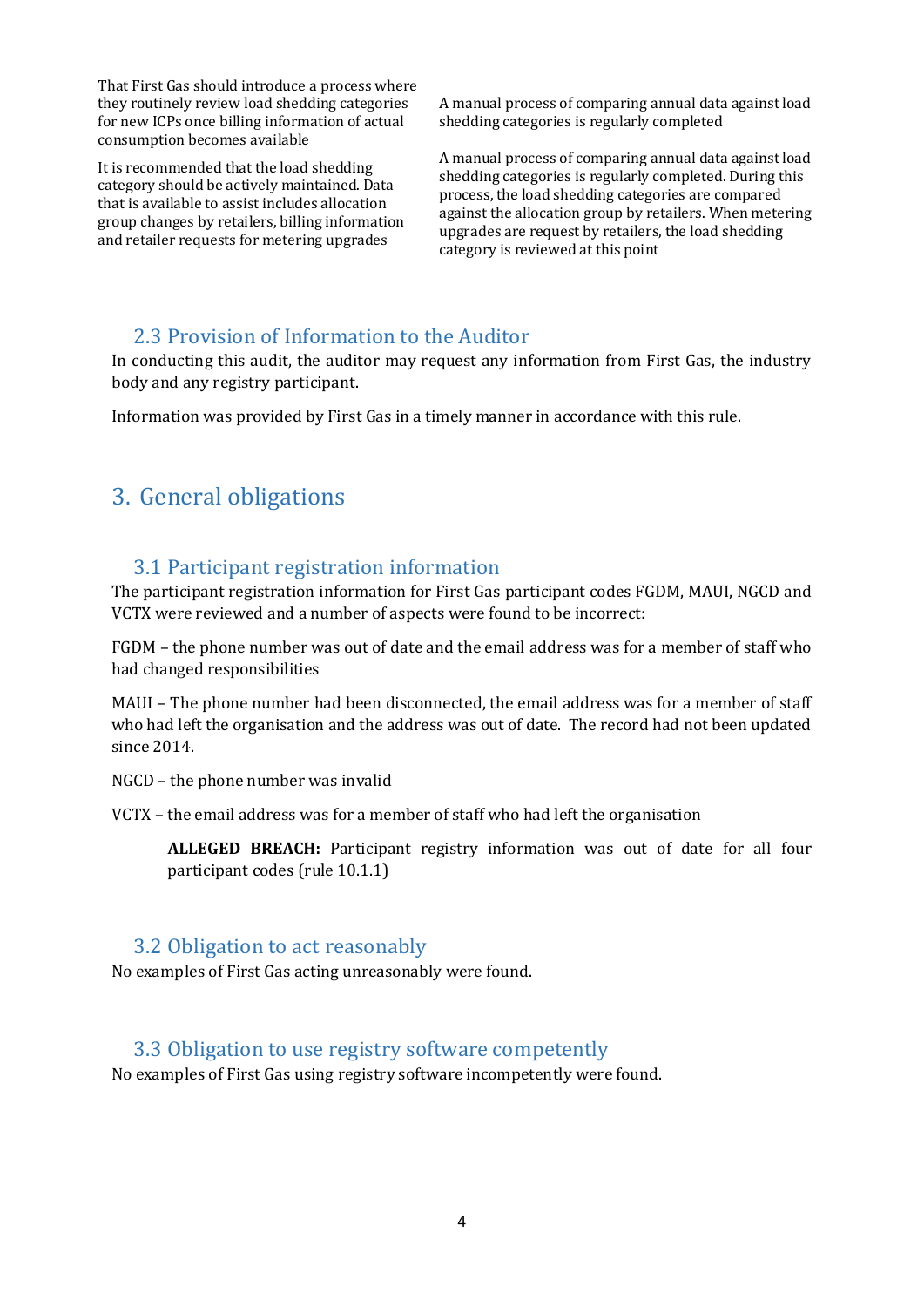# <span id="page-9-0"></span>4. Obligations as Distributor

The audit took a multi layered approach reviewing the First Gas processes; looking for outliers in the data to investigate; reviewing a sample of both new and established ICPs for the accuracy of the registry fields.

#### <span id="page-9-1"></span>4.1 Assignment of ICPs (rules 5.2, 43.1 and 43.2)

First Gas described their process for creating new ICPs and there had been no significant change since the last audit.

A request to investigate the availability and cost of a new connection could arrive via e-mail, a call to the 0800 First Gas call centre, or via the "get connected" part of the First Gas website. The request could come from the end customer, retailer, builder or gas fitter. The initial process is managed using a CRM system and involves investigating the feasibility of the gas connection and can involve phone calls with the customer and Electrix as the service provider, for nonstandard requests.

Retailers can access the CRM system to track the progress of initial enquiries. At this stage no ICP is generated but the retailer can enter their reference number into the CRM system to help track the case. The CRM system is also integrated with Maximo, the work order system used by First Gas. The costs are determined by their field service provider and modelled by First Gas. First Gas can then determine the contribution required. The customer is then provided with a quote.

When the customer accepts the quote a status change in Maximo occurs which in turn generates a work order to Electrix and adds the case to a worklist for ICP creation. This customer agreement also triggers the billing system to create the bill for the capital contribution. The creation of an ICP then enables the retailer to request a meter.

The creation of a new ICP starts with the address being verified with the customer, Google Earth and the GIS system. "As builds" for addresses which don't already exist in GIS are hand drawn, as the First Gas GIS system doesn't currently have "greenfield" functionality. The registry is also searched to ensure there is no existing ICP and the NZ Post website is used to confirm the accuracy of the detail of the address.

For big projects, such as major sub-divisions, the ICP creation process can be more complex. These are managed outside of the usual CRM/Maximo systems. Developers usually initiate the development projects such as shopping malls and multi-residentials, and retailers usually initiate the industrial connections. One of the parties involved may request that the ICP creation be done before there is an agreement to connect, because of the lead time for requesting the meter and the meter owners need for an ICP number as a part of the request. First Gas create the ICP as soon as it is requested and even encourage this, to ensure the supply of metering does not delay a new connection project. Pinpointing the exact time of these requests is difficult after the fact, as they could have occurred via a phone call, can be prior to the contract being signed and are managed outside of the CRM system.

The trigger for ICP creation can be a retailer request, a signed contract or a work order request to Electrix. Other than complex projects, First Gas considers the acceptance of a quote to be the "request" for an ICP.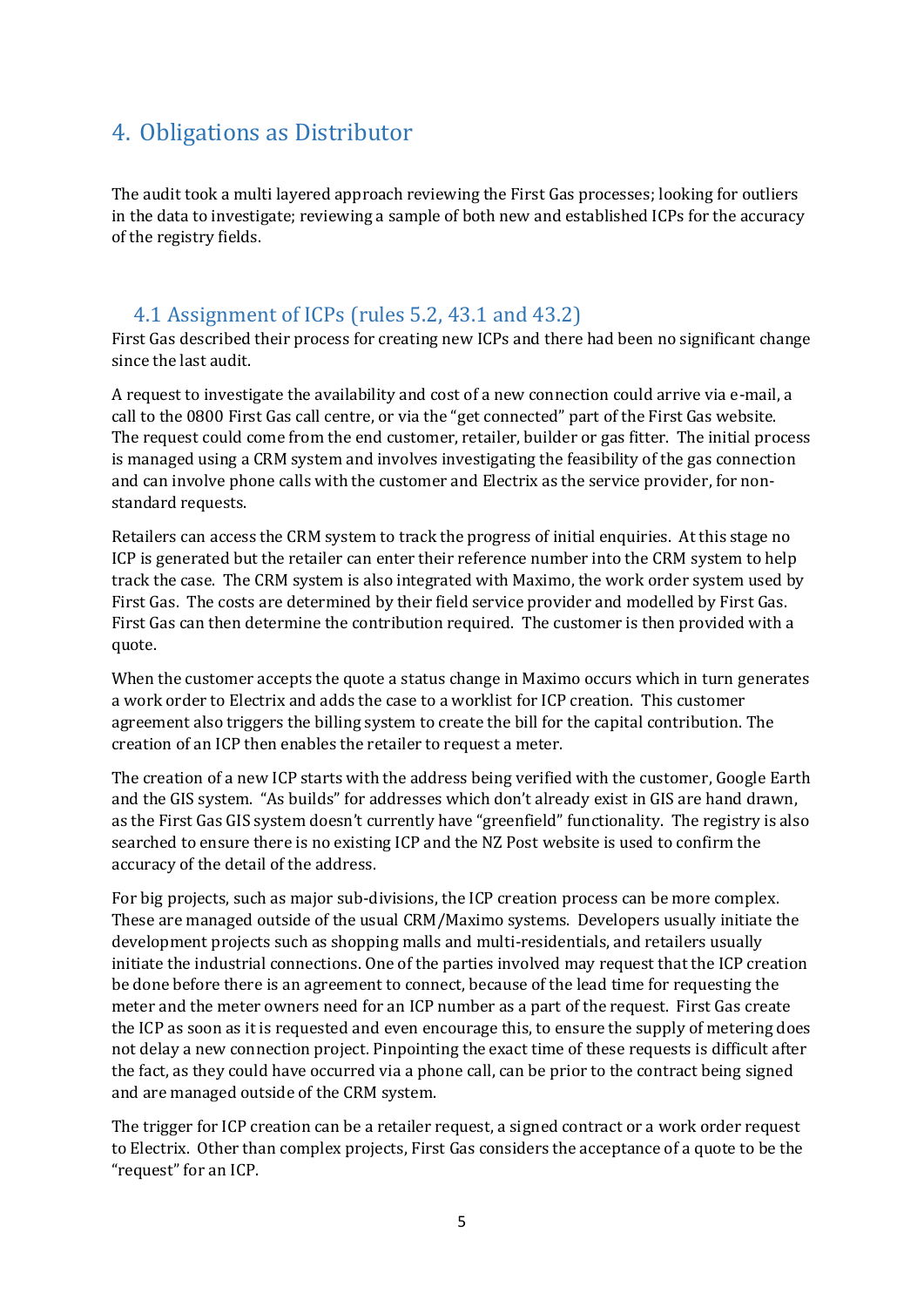The auditor reviewed the distributor's process for the creation of ICP identifiers. This is done manually using a spreadsheet to generate the gas connection number sequentially, the unique distributor code supplied by the GIC of 'NG' was used and the algorithm made available by the Electricity Authority website is used to generate the check sum.

During the last audit it was tested whether the entry of an incorrect retailer code would be prevented by the registry system. It was confirmed that an invalid retailer code would be rejected by the system, but the accidental entry of a valid but incorrect code (i.e. another retailer's code instead the First Gas "NG" code) would be accepted. This was thought unlikely but possible. The resulting recommendation had been actioned since the last audit by hardcoding the 'NG' into the spreadsheet used to create the ICP identifier.

No incorrect NGCD codes were identified by the review of the creation of the ICP identifier. However, the VCTX ICPs included 11 where the ICP identifier included 'NG' or 'GN' in the identifier instead of 'VT'. However, these were all created in 2008 or 2009, so was not a reflection of the current First Gas process and they cannot now realistically be corrected. An alleged breach has therefore not been raised.

See appendix B for details.

#### **Rule 43.1 and 43.2**

These rules require that a distributor assign an ICP identifier for each consumer installation connected to its system. Each consumer installation must represent a single consumer installation that:

- may be isolated without affecting another consumer installation
- may have a single loss factor and network price category and
- has its gas volume measured directly by a single set of compliant metering equipment or indirectly by a method approved by the industry body

First Gas ensure there is a single customer for each installation by waiting on the acceptance of a quote for the connection, so ensuring there is a single entity accepting responsibility for paying for the connection.

Isolation is designed into every new service by the inclusion of a network valve and in any case all pipelines under 100 millimetres can be readily isolated by squeezing.

First Gas distribution does not provide any metering services, it only owns two ICP meters and does not plan to expand its portfolio. It accepts confirmation from the meter owner in the registry that metering has been connected to be confirmation that there is a single set of metering equipment complying with NZS5259. No additional verification is done as a part of the ICP creation process.

### <span id="page-10-0"></span>4.2 Creation of new ICPs (rule 51.2 and 51.3)

First Gas as distributor have a new connections team split across Hamilton, Bell Block and Wellington.

The auditor reviewed a sample of new ICPs to see if First Gas had complied with the requirement to assign an ICP within 3 business days of receiving a request. The sample was all for NGCD ICPs created since the last audit in 2017. MAUI and VCTX had not created any new ICPs in recent years. First Gas considers the acceptance of a quote to be the 'request' for an ICP assignment. Of the sample of 41 ICPs reviewed all were done within 3 business days, most were set up on the same day.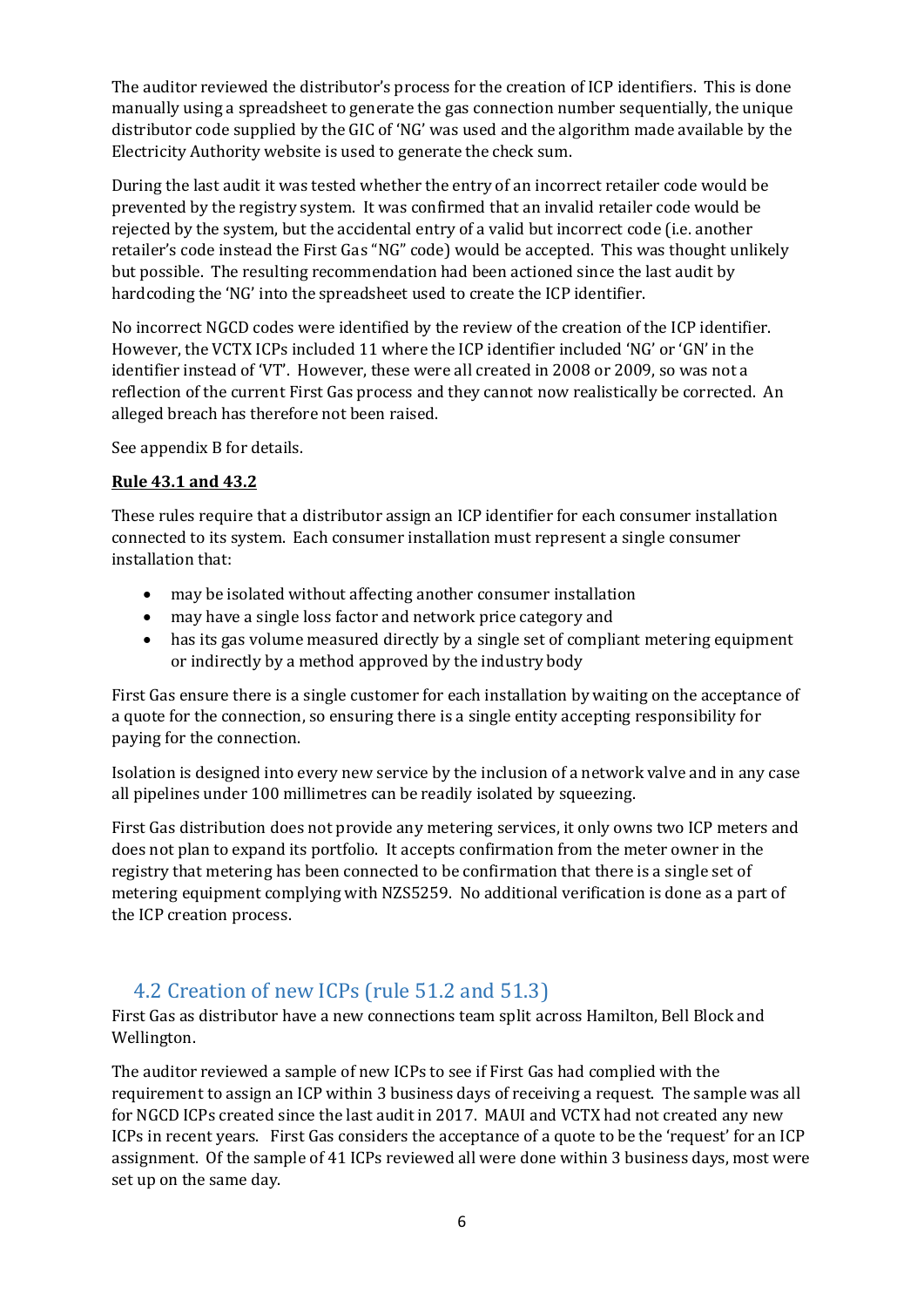Because the First Gas process is to wait for a signed contract before assigning the ICP, they are also able to set up the rest of the distributor parameters at the same time without waiting for the physical connection. The process envisaged by rule 51.2 (assigning an ICP), rule 51.3 (entering the ICP identifier, creation date, responsible distributor and the physical address) and rule 53.1 (entering the remaining parameters) are concatenated into one. Consequently, the ICP status moves directly to READY, skipping the NEW status. No further tests were therefore applied by the auditor regarding the 2 business day time requirements for action under rule 51.3 and 53.1.

The auditor did however verify that First Gas followed its own process by looking for any NGCD ICPs with a status of NEW, none were found.

#### **Gas Gates**

The process for determining gas gates had not changed significantly since the last audit. The first step is to look up the relevant town on a list to identify the expected gas gate code or codes for that town or city. The relevant address is then looked up in GIS to identify the new connection and that connection is then followed upstream to identify the source gas gate.

During the last audit it was highlighted that in some areas, where it is possible for gas to be sourced from more than one gate within 'greater' gas gates, that the process could be more tightly defined to make it clear which addresses should be assigned to which gate, to ensure consistency. First Gas has done some mapping to define areas more clearly. The new connections team now look to check which specific gate the ICP address is closer to when determining gas gate, but there are still some areas, for example in central Hamilton, where it is not black and white which gas gate should be selected. First Gas plan to build a tool that would tell the connections team what the correct gas gate was for a given address without them having to make ad hoc decisions. This tool would be used for decisions about other registry fields as well.

**RECOMMENDATION:** That First Gas follow through on their plan to build a Power BI tool that brings together the information available in various systems that would enable their new connections team to determine the correct values for registry fields for new ICPs without moving between various systems and making ad hoc decisions.

A review of all ICPs created since 2018 identified some outliers with addresses that might not be associated with the registry gas gate. The list of outliers was further reviewed and 7 ICPs were identified as requiring a change of gas gate.

**ALLEGED BREACH:** 7 NGCD ICPs had been incorrectly assigned to the wrong gas gate (rule 58.1)

See appendix B for details.

#### **Load shedding**

The on-site review of processes included the process for deciding the load shedding category. This is done using the information in Maximo about appliances and proposed load from the initial connection information. It is done at the same time as deciding the pricing category and the two should be aligned. First Gas had developed an Excel based tool to assist with this process.

During the sample check of new ICPs created since the last audit no errors in load shedding category were identified.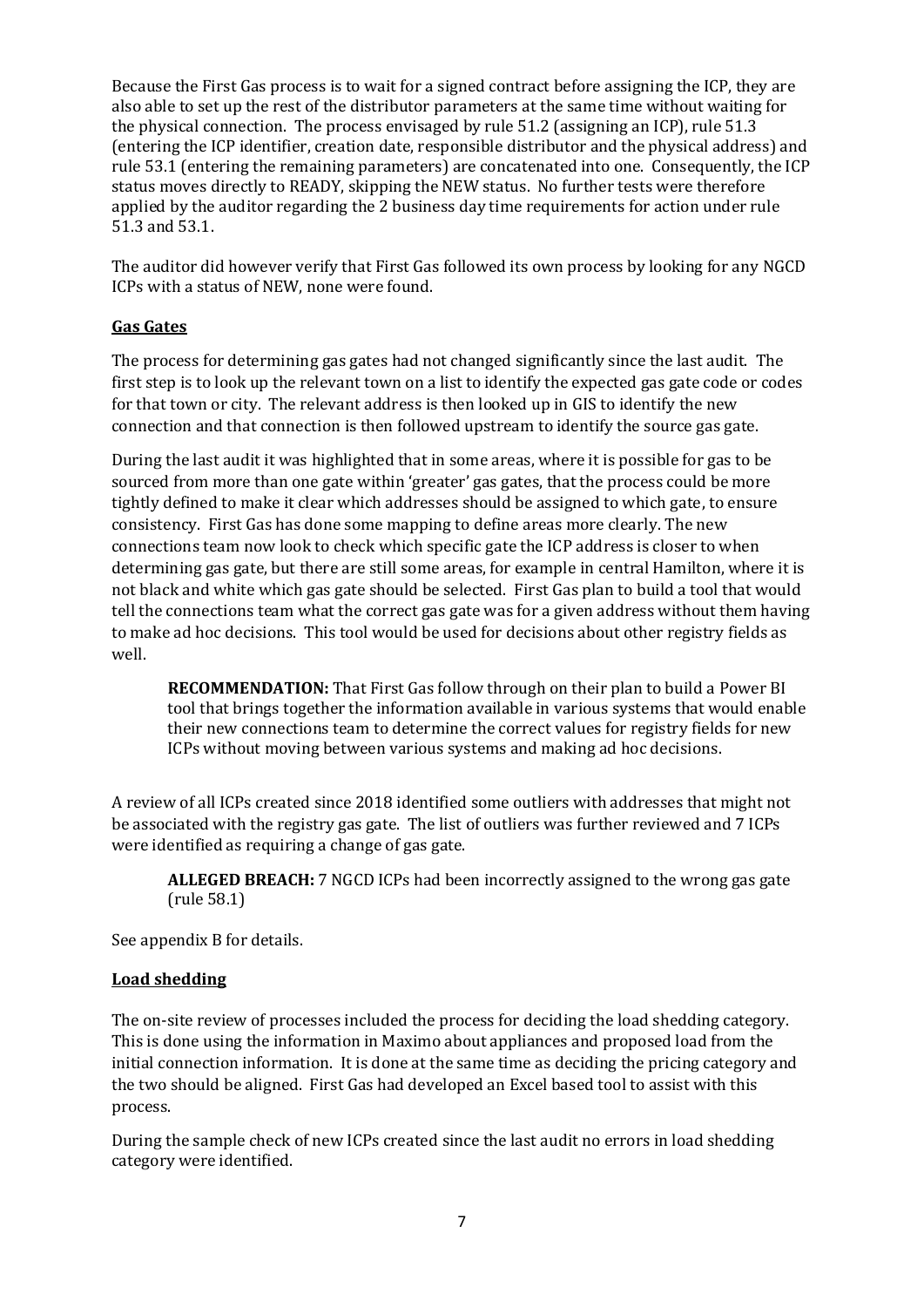The load shedding category of First Gas ICPs created since the last audit were compared with tariff codes to look for unlikely pairings. Four ICPs were identified for further review and of these three had their load shedding categories corrected and one its tariff code corrected.

The load shedding category of First Gas ICPs on the registry was also compared with the allocation group, to look for invalid or unlikely combinations for ICPs created in 2018 or later. 129 were identified for further review. The last 3 years of consumption was reviewed and 58 were found to require updates to the registry.

**ALLEGED BREACH:** 61 NGCD ICPs created in 2018 or later were found to have incorrect load shedding categories, 3 as a result of the comparison with the tariff codes and 58 from comparison with their allocation group (r58.1)

**ALLEGED BREACH:** 1 recently created NGCD ICP was found to have the wrong network code (r58.1)

See appendix B for further detail.

#### **Altitude**

First Gas use Elevationmap.net to determine the correct altitude for the registry, after first taking care to confirm the address details. They use Google Earth to verify this.

A review of ICPs created in 2018 or later looked for altitudes that were outliers compared to other ICPs at the same gate. Three were identified and checked and the altitude of two of these were revised as a consequence. An additional sample check of ICPs while on site found no other issues.

**ALLEGED BREACH**: 2 NGCD ICPs created since 2018 were found to have incorrect altitudes (r58.1)

See appendix B for details

#### **Network pressure**

The rules governing ICP parameters as maintained by the distributors describe network pressure as "the value of the nominal operating pressure, expressed numerically in kilopascals, of the distribution system or transmission system to which the ICP's consumer installation is connected".

During the on-site audit the process for deciding the network pressure was reviewed, it was unchanged since the last audit. This is done by finding the address on the GIS system, identifying which pipeline supplies the ICP and reviewing the associated asset information. The most common rating is MP4 pipeline, which has a nominal pressure of 400 kPa. The trend was to move to more 100 and 200 kPa pipelines.

A review of ICPs created in 2018 or later identified a list of 58 outliers where the network pressure on the registry differed from the other ICPs at the same gas gate. These were further reviewed and 3 needed a correction to be made.

**ALLEGED BREACH:** 3 NGCD ICPs created since 2018 were found to have incorrect network pressures recorded on the registry (r58.1)

Further detail can be found in appendix B.

A sample of new ICPs were also reviewed on site, but no issues arose.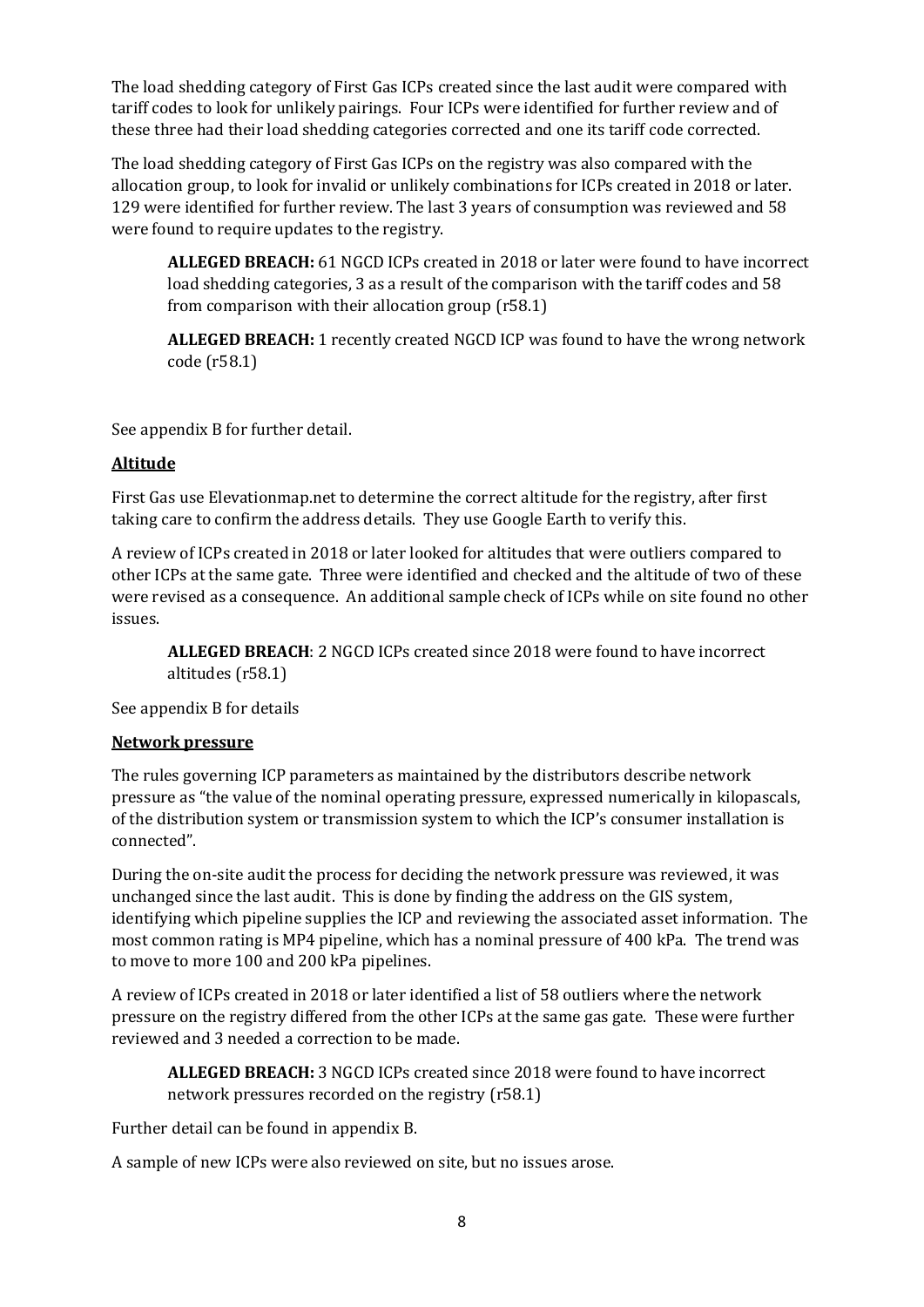#### **Network Pricing Category**

The process for deciding network pricing category is done alongside the decision about load shedding, as described in that section above. The general sample of new ICPs did not find any issues with price codes. The review of new ICP load shedding categories against pricing categories did identify 1 ICP with the wrong pricing code. This alleged breach has already been detailed.

#### <span id="page-13-0"></span>4.3 Maintenance of ICP in the registry

During the last audit First Gas acknowledged it did not yet have routine processes for checking data quality in the registry or for maintaining data that could change. Changes were only made in response to a retailer request or as a result of an annual review of network price codes. It was therefore recommended that First Gas initiate regular processes for identifying and rectifying data quality issues in their registry data.

First Gas as NGCD had now done this and were routinely running data quality checks to ensure registry fields such as gas gate and network pressure were accurate but were still keen to improve the process further. They had started to build a Power BI tool which pulls in data from a cube which in turn pulls in data from a variety of systems including the registry, OATIS, and the finance system. They hoped to add an overlay of GIS. The tool would be able to review altitude, allocation group, load shedding, network pressure and gas gate.

This was still a 'work in progress'. For example, during the audit it was identified that the allocation groups it was pulling in did not consistently reflect the registry field; the consumption being pulled through was the total for the ICP and an 'annual consumption' field would need to be added.

**RECOMMENDATION**: That First Gas continue to develop their Power BI tool to assist with their on-going review of registry data quality and maintenance

During the last audit it was also acknowledged that First Gas didn't have a routine decommissioning process. First Gas as NGCD has now initiated a process for decommissioning ICPs. They currently have 2,423 with a status of DECR with 1,016 having been decommissioned in the last 60 months. They use MAXIMO to action customer or retailer requests for decommissioning. They were however encountering an issue where a large number of ICPs had a status of INACT (i.e. inactive transitional), currently 13,205. As distributor they could not progress these to DECR until retailers had changed them to INACP (i.e. inactive permanent). They were finding it difficult to make more progress on this as retailers were not taking the required actions.

**OBSERVATION:** There are a large number of ICPs in the registry where the retailer has the status designated as inactive temporary, which prevents ICPs from being decommissioned. Many of these are likely to be inactive permanent.

First Gas use the registry as their primary repository of ICP information so checks for consistency between the registry and a First Gas system were not relevant.

As a part of the audit a sample of established NGCD ICPs were reviewed to assess the accuracy of the distributor fields.

**ALLEGED BREACH:** A review of a small sample of established ICPs identified 2 NGCD ICPs with incorrect addresses and 1 NGCD ICP with an incorrect load shedding category. (r58.1)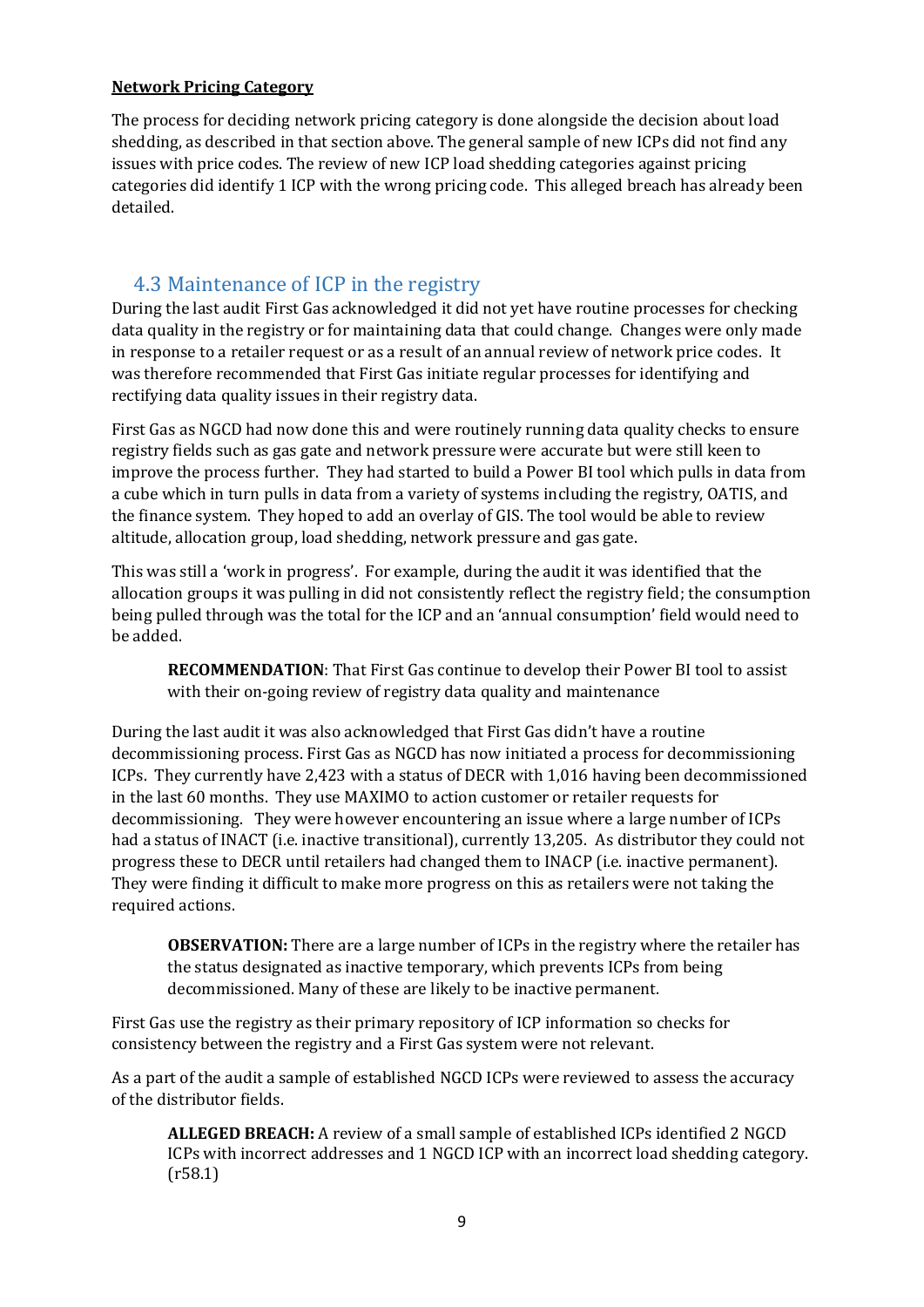See appendix B for further details

No other issues were found.

The sample of established ICPs also included a few VCTX and MAUI ICPs. Some of these were found to have inaccurate network pressure and altitude fields.

**ALLEGED BREACH:** Out of a sample of 6 established transmission ICPs 5 were found to have inaccurate network pressure and 3 significantly inaccurate altitude entries in the registry, all VCTX (r58.1)

See appendix B for the relevant detail.

As a consequence of this review it was thought likely that other VCTX and MAUI ICPs had inaccurate registry fields. First Gas does not have a process of regular review for its VCTX/MAUI registry entries. It was thought these would have been set up by the previous business owners and not reviewed since. However, these registry inaccuracies would not have impacted on the accuracy of data energy conversion. The ICPs were unallocated gas gates with TOU meters and correctors. First Gas supplied metering data managed by its IMV system to the relevant participants via OATIS and their process had no dependency on registry information.

The IMV system had been audited separately as a part of the system change audit already completed on First Gas as transmission system owner. IMV does not use or have any dependency on registry information.

First Gas supplied the following comment with regard to the VCTX/MAUI registry data:

*We haven't had a process for double checking that information on the registry is correct for our ICPs. I note that a lot of effort went into making sure that the information that IMV uses for energy conversion is correct. The outputs of the IMV system and the data validation checks are published on Oatis, and these values are used as inputs to the allocation process (for shared delivery points) and as consumption data for directlyconnected consumers. We do not believe that there has been any market impact of incorrect ICP data on the registry. Nevertheless, we intend to update the registry information with the information used by the IMV system, to ensure that the registry data are correct.*

**RECOMMENDATION:** That First Gas do a review of registry data for all ICPs that have VTCX or MAUI as distributor

#### **Gas Gates**

First Gas as NGCD explained that a recent data cleanse had identified some ICPs that had been associated to the incorrect gas gate, some Morrinsville ICPs had been associated to the single site Morrinsville Dairy Factory code rather than the allocated Morrinsville gas gate. This had been rectified immediately prior to the audit and was an example of the maintenance work being done on registry data.

**ALLEGED BREACH:** 9 ICPs had been found associated to the Morrinsville dairy factory instead of MRV16302 for Morrinsville town. These were corrected immediately prior to the audit visit. (r58.1)

See appendix B for further detail.

No further issues were found with the maintenance of registry fields.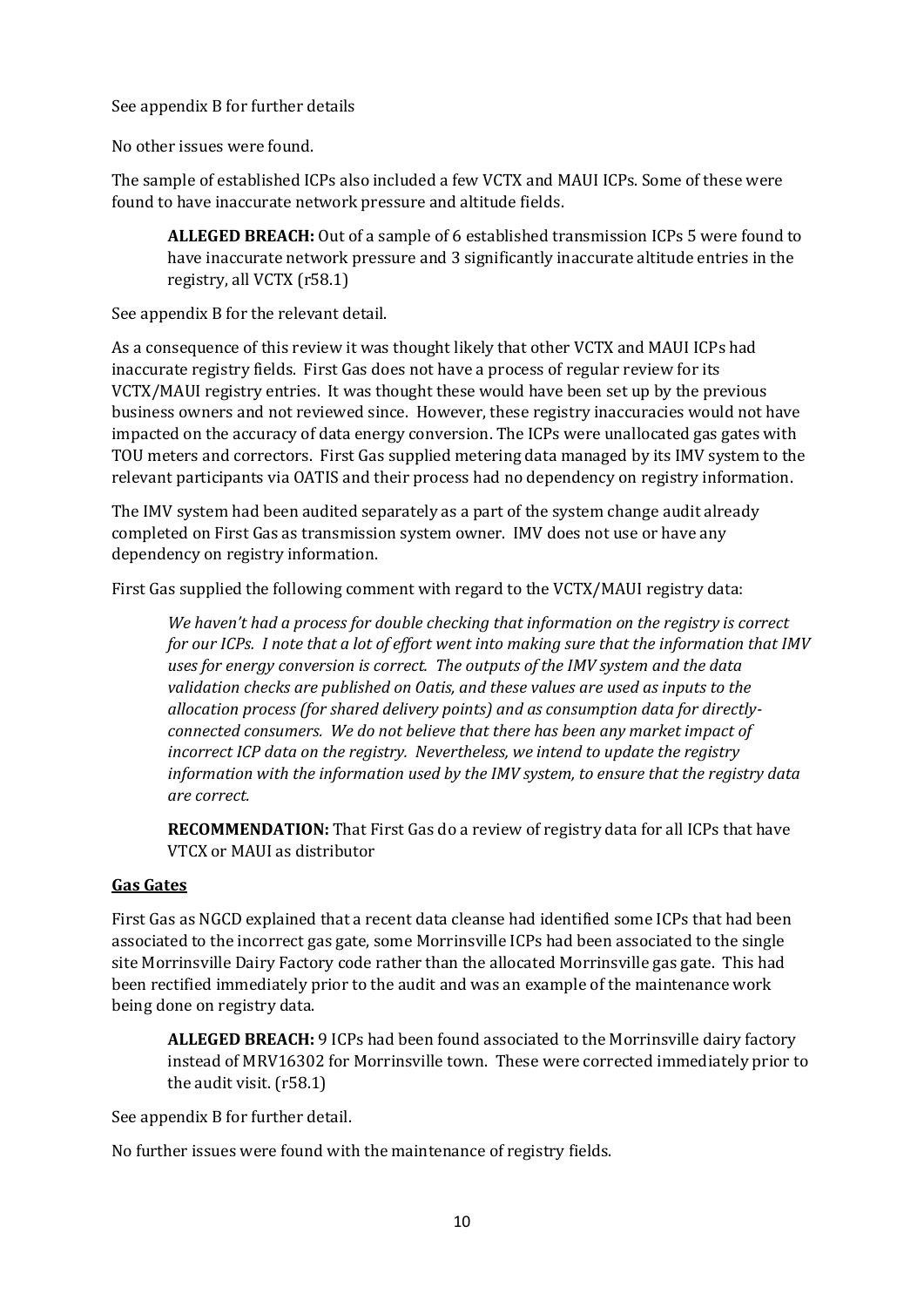#### <span id="page-15-0"></span>4.4 Notices of gas gate creation/decommissioning

Rule 45 requires that distributors notify the GIC, registry and allocation agent 20 business days prior to a gas gate creation or decommissioning taking effect.

There had been one new gas gate created since the last audit, Waiuku with a start date of 7 June 2019. First Gas supplied a copy of the e-mail notifying this change to the relevant parties more than 20 business days prior to the start date.

The VCTX direct connect gas gate ICP 1001142883VTFC0 OKW23401 (Okaiawa) had been decommissioned but the status had not been changed in the registry, it was still shown as active. First Gas have now decommissioned this in the registry.

**ALLEGED BREACH:** Incorrect status for VCTX ICP 1001142883VTFC0 OKW23401 (Okaiawa), still shown as active on the registry after decommissioning. The retailer is Nova gas (GNVG) (r58.1)

#### <span id="page-15-1"></span>4.5 Publishing of network price category codes

It was confirmed that the NGCD price category codes are published on the First Gas website. This was viewed on 18 March 2021 and the prices from 1 October 2020 were available.

This check was not relevant for VCTX/MAUI

#### <span id="page-15-2"></span>4.6 Disclosure of ICP information

No instances of information being withheld under rule 50 have occurred.

#### <span id="page-15-3"></span>4.7 Loss factor codes

First Gas do not currently operate any loss factors.

# <span id="page-15-4"></span>5. Obligations as Meter Owner

First Gas is the responsible meter owner for 38 meters in the gas registry under 3 different codes (VCTX, MAUI and FGDM), they are all TOU.

First Gas as FGDM is the meter owner for two active ICPs and has no intention of increasing its portfolio. MAUI has one meter and the remainder are VCTX meters.

The main focus of this audit was therefore the distributor audit, and with respect to the meter owner aspect the emphasis was placed on the transmission business processes of VCTX and MAUI.

First Gas as FGDM meter owner receive data from their meters via telemetry and send it on directly to the retailer as a CSV file without any conversion or other manipulation. It was confirmed that the data received was the same as the data sent on.

First Gas as MAUI and VCTX process metering data using their IMV system and make data for all the ICPs that are direct connects to the transmission system available via OATIS. The few meters it owns that do not connect directly to transmission are still managed via their IMV system, but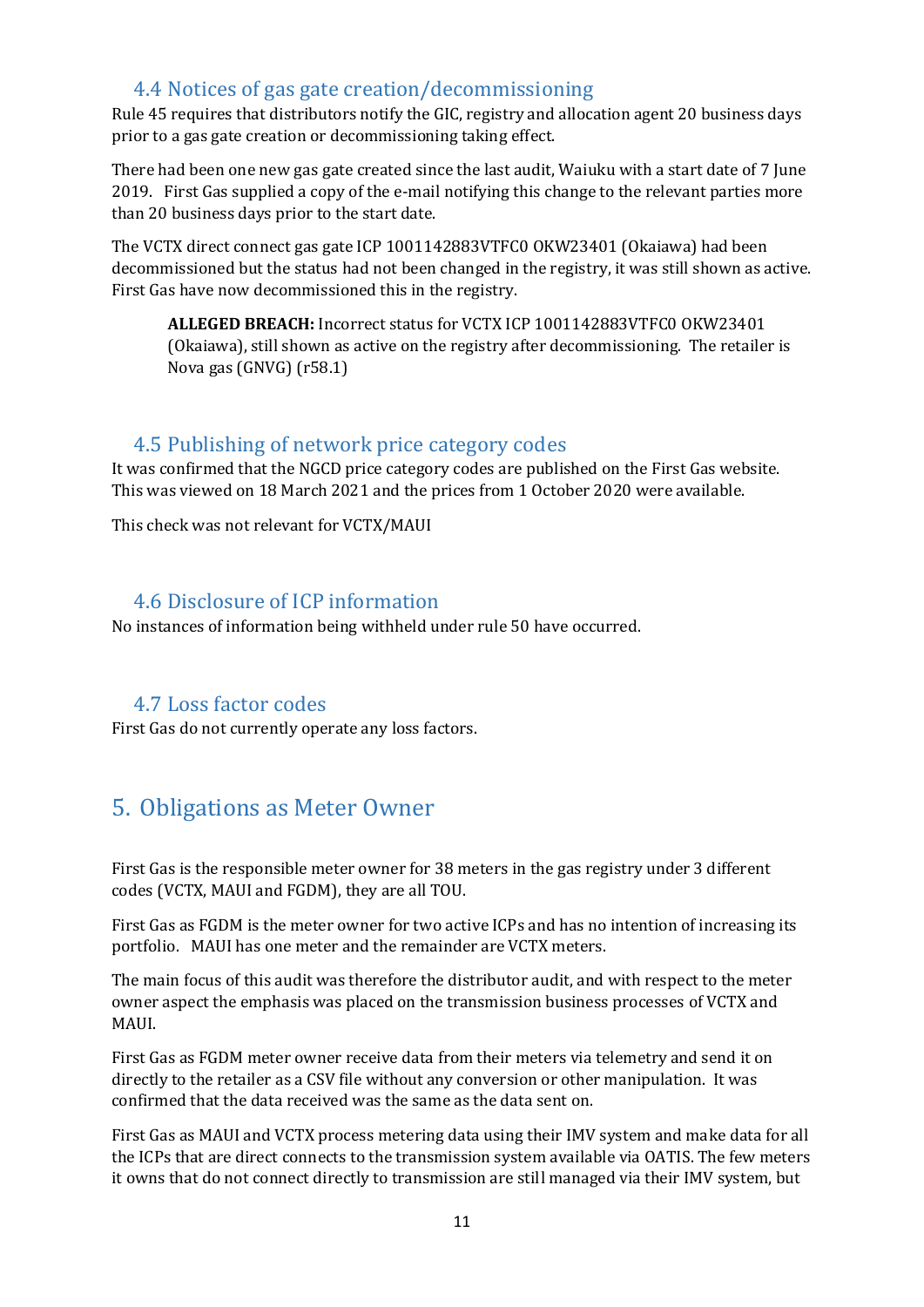are sent on via email instead of being supplied via OATIS. As the IMV system has been reviewed recently via a separate audit that work was not repeated as a part of this audit.

No issues were found for MAUI, VCTX or FGDM as meter owner with regard to data accuracy.

#### <span id="page-16-0"></span>5.1 Compliance with NZS5259

To establish if First Gas as meter owner was compliant with the requirements of NZS5259 with respect to its GMS operation, maintenance, testing and accuracy the auditor requested documentation for a sample of ICPs, a copy of the recent meter maintenance programme and copies of recent 'as found' test results.

It was noted that for the transmission part of the business compliance with the transmission metering requirements was the focus, rather than NZS5259, but nonetheless, as the overall objectives of the metering requirements and NZS5259 were aligned this was not thought to be incompatible.

**OBSERVATION**: To date the First Gas transmission business, with respect to metering compliance, have focused on complying with the transmission metering requirements. Their responsibility of compliance with NZS5259 resulting from their responsibilities as meter owner registry participants had not been a focus. As a result of this audit they are now aware of this responsibility.

#### <span id="page-16-1"></span>5.1.2 Documentation

NZS 5259 requires documentation be kept to demonstrate conformance with the requirements of the standard. The documentation requirements can be summarised as follows:

NZS5259 section 2 sets out performance requirements.

- Records shall be kept of the suitability of the GMS components for the life of the asset (NZS5259 2.8.2)
- Documentation shall be kept of the acceptance testing, installation, operating conditions, and maintenance of the GMS components for the duration of its service (NZS5259 2.8.3)

NZS5259 section 3 provides a means of compliance. Alternative methods for establishing compliance with the section 2 requirements may be used provided they are tested and documented.

- Records shall be kept to monitor the performance and maintenance of each GMS component, for at least the life of each component and shall include the results of all acceptance and as-found tests and the date and details of all maintenance. (NZS 5259 3.7.1)
- Records shall be kept for each complete GMS detailing all inspections, maintenance and changes to the components and shall include the identity, location and date of installation of each installed component, maintenance test results and the scheduled dates for the next maintenance, test or replacement. (NZS5259 3.7.2)
- Procedures for selection, installation and maintenance of GMSs shall be documented. (NZS 5259 3.7.3)

First Gas as FGDM demonstrated that their selected metering equipment for both their 2 ICPs was effective within the MPEs of NZS5259 for the flow conditions of the site and provided evidence of testing and maintenance.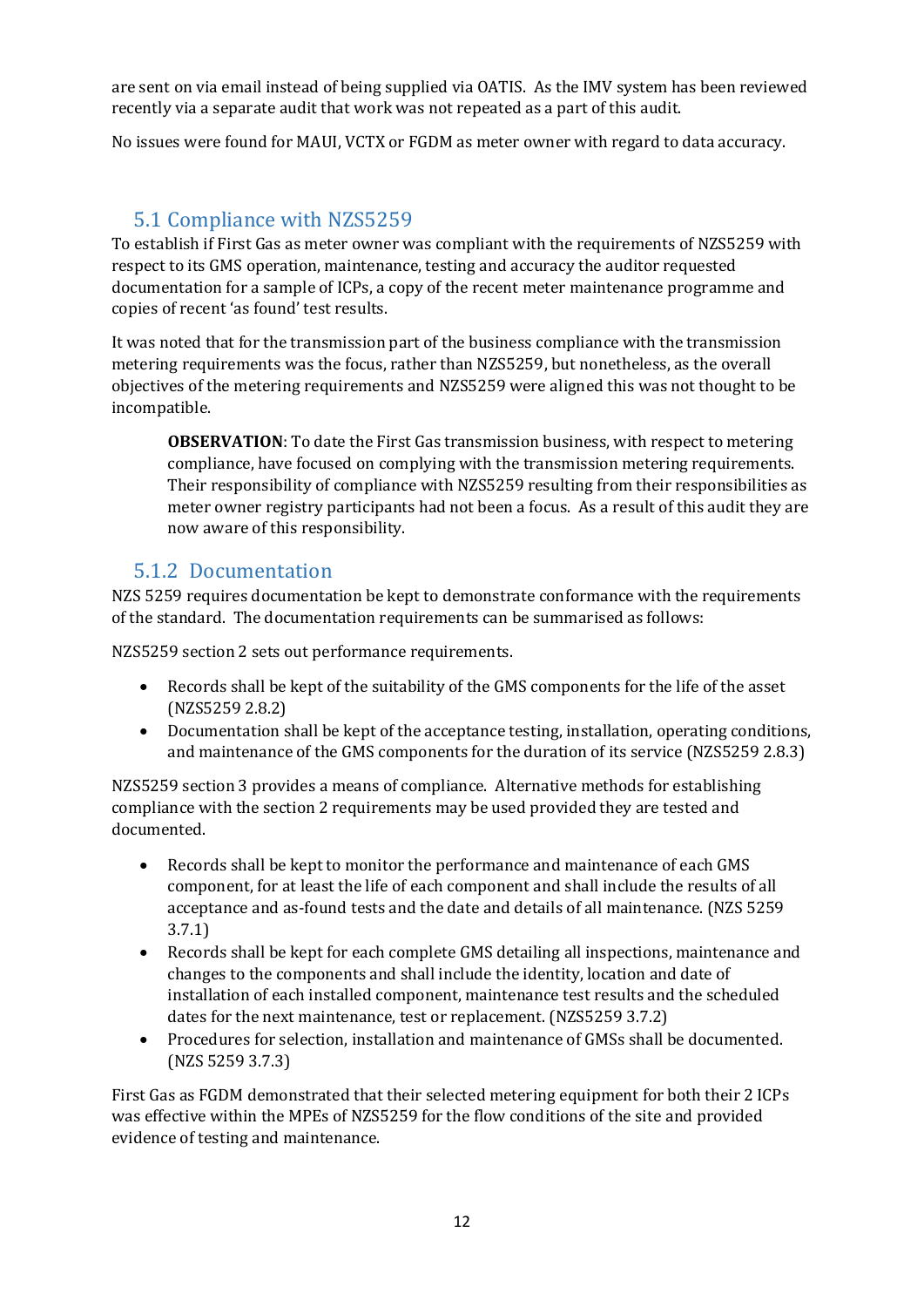First Gas as VCTX/MAUI made available records of the last 6 months of meter maintenance work and the last 4 months of meter testing activity to demonstrate their programme of work for ensuring the effectiveness of their metering compliance programme.

A sample of VCTX/MAUI meter owner ICPs were selected for further examination. All were demonstrated as being designed for appropriate accuracy for the Qmax and Qmin flows at the relevant sites. It was however noted that First Gas don't routinely check after installation whether the flows on site have significantly changed after initial installation. It is therefore possible that a meter could start to operate outside of the expected MPE if the ICP has significantly changed its usage outside of the Qmax, Qmin of the meter.

**RECOMMENDATION**: That First Gas (VCTX and MAUI as meter owner) introduce a routine check to confirm that the actual flow of gas at an ICP continues to be within the acceptable Qmin Qmax of the meter to ensure on-going accuracy within the maximum permissible error.

#### <span id="page-17-0"></span>5.1.3 Operation and maintenance

First Gas as FGDM meter owner have a preventative maintenance plan, managed through Maximo, which involves a field team visit to site every 6 months.

First Gas as VCTX/MAUI have a routine maintenance programme. Meters are routinely rotated every 2 years, more often if a problem arises. For sites with 2 meters a series prove is done on site every 3 months. Sites with correctors have the corrector checked every 6 months and flow computers are checked annually.

Where First Gas has ultrasonic meters, they download an inspection report once a month and view the diagnostic information to ensure that the computed speed of sound is approximately the same as the metered speed of sound. They also confirm that the profile factor (the expected difference between the outer and inner sensors) is as expected. If they are not this is likely to be because of a build-up of dirt.

First Gas provided their log of the last 6 months of maintenance activity as evidence of their maintenance programme.

The auditor was also provided with instrumentation diagrams and as relevant, series prove records, corrector checks, upgraded metering specifications and maintenance logs for the sample of meters selected for review.

#### <span id="page-17-1"></span>5.1.4 Testing

First Gas provided details of all testing done in the last 4 months as evidence of routine testing activity. They also provided the most recent measurement laboratory certificate of calibration for the sample of ICPs selected for review.

First Gas also provided a copy of their metering volume conversion accuracy verification procedure. This includes periodic testing of gas measurement equipment at the point of measurement by direct comparison with reference equipment and processes which indirectly measure the equipment performance.

The procedure covers the taking of meter readings (the frequency, the information to be included and the recording of the information); BVI verification; CFi verification; primary flow signal integrity verification; verification of pressure and temperature transmitters.

No issues arose with regard to the suitability, maintenance or testing of the First Gas meters for any of their 3 participant codes.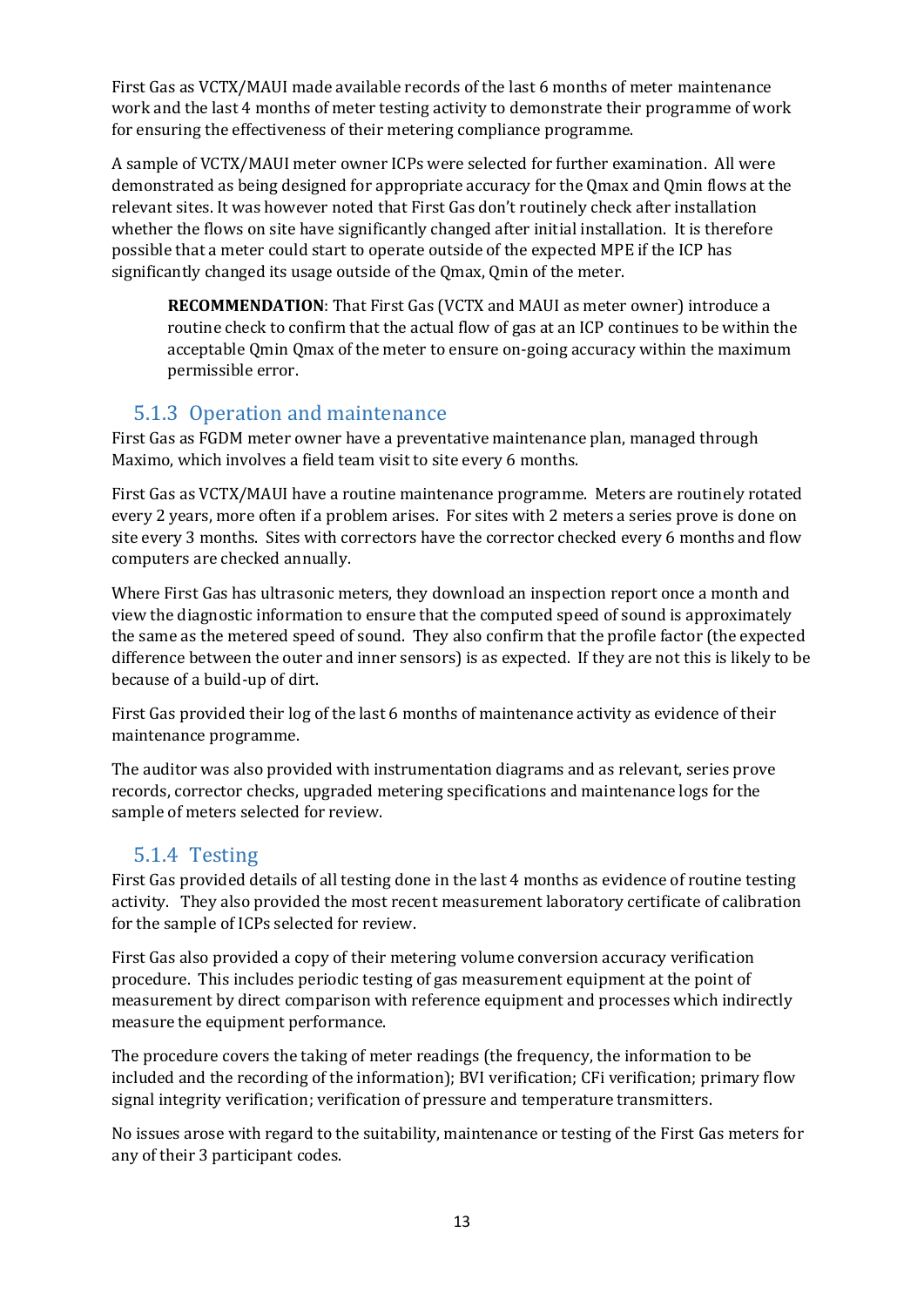#### <span id="page-18-0"></span>5.2 Provision of metering price codes

First Gas does not have any metering price codes loaded into the gas registry (VCTX, MAUI and FGDM all checked 23/3/21), they are all marked as 'DOA'. FGDM do charge for their two meters but the charges are bespoke and are disclosed to the relevant retailers.

This requirement was not applicable to VCTX/MAUI as they do not charge for any meters.

#### <span id="page-18-1"></span>5.3 Disclosure of ICP information

No instances of information being withheld under rule 50 have occurred.

#### <span id="page-18-2"></span>5.4 Registry information for new ICPs

First Gas as FGDM is the meter owner for two active ICPs and has no intention of increasing its portfolio, both are TOU. Both ICPs had been created since the last audit so the meter owner registry entries were viewed and confirmed as accurate and having been entered within 2 business days of installation.

VCTX and MAUI was not the meter owner for any recently created ICPs.

### <span id="page-18-3"></span>5.5 Maintenance of ICP information

FGDM's entries for its 2 meters were confirmed as still being accurate.

As mentioned in the Distributor section of this report, First Gas as VCTX and MAUI has not placed any emphasis on maintaining accuracy of data in the gas registry. As all of its meters are TOU the registry data isn't critical for energy conversion and the First Gas IMV metering data management system does not make use of any gas registry fields.

However, as a part of this audit the registry data was reviewed.

It was understood that the VCTX/MAUI meter owner ICPs were unallocated and directly connected to the transmission system. To test this the responsible distributor code for this data set was examined. 5 were found to have 'NGCD' and one 'POCO' as the responsible distributor code, not VCTX/MAUI. These were therefore further reviewed. All had unusual, complex asset management scenarios where transmission and distribution assets were closely entwined, but the responsible distributor was considered accurate.

It was also noticed that 1 ICP had the wrong ICP type code. This was a legacy issue since the original set up and has now been corrected.

#### **ALLEGED BREACH:** VCTX has the incorrect ICP type code for 1 ICP (r58.1)

As the VTCX/MAUI meters are TOU the registry fields of meter pressure, number of digits and register multiplier are not applicable.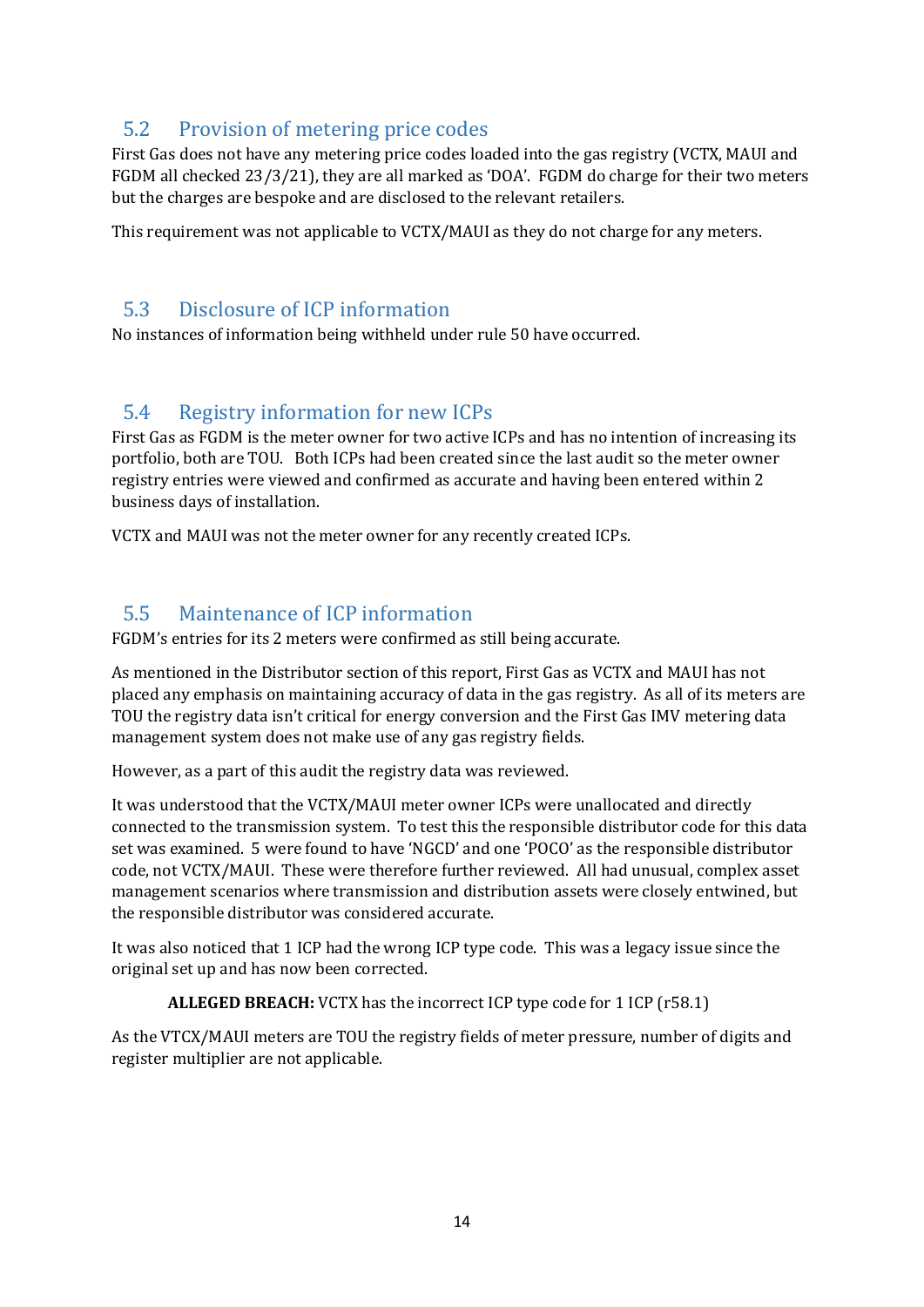# <span id="page-19-0"></span>6 Breach Allegations

All breach allegations are made under the Gas (Switching Arrangements) Rules 2008 unless otherwise stated.

| <b>Section</b> | <b>Summary of issue</b>                                                                                                                                                                                                                                                                                               | <b>Rules</b><br>potentially<br>breached |
|----------------|-----------------------------------------------------------------------------------------------------------------------------------------------------------------------------------------------------------------------------------------------------------------------------------------------------------------------|-----------------------------------------|
| 3.1            | Participant registry information was out of date for all four<br>participant codes                                                                                                                                                                                                                                    | r10.1.1                                 |
| 4.2            | 7 recently created NGCD ICPs had been incorrectly assigned<br>to the wrong gas gate                                                                                                                                                                                                                                   | r58.1                                   |
| 4.2            | A review of recently created NGCD ICPs found:<br>61 were found to have the incorrect load shedding<br>category when compared to their tariff code or<br>allocation group<br>1 was found to have the wrong tariff code<br>2 were found to have incorrect altitudes<br>3 were found to have incorrect network pressures | r58.1                                   |
| 4.3            | A review of a sample of established NGCD ICPs identified:<br>2 with incorrect addresses<br>1 with an incorrect load shedding category                                                                                                                                                                                 | r58.1                                   |
| 4.3            | Out of a sample of 6 established transmission ICPs (all VCTX):<br>5 were found to have inaccurate network pressure<br>3 had significantly inaccurate altitude entries                                                                                                                                                 | r58.1                                   |
| 4.3            | 9 ICPs had been found associated to the Morrinsville dairy<br>factory instead of MRV16302 for Morrinsville town. These<br>were corrected immediately prior to the audit visit                                                                                                                                         | r58.1                                   |
| 4.4            | Incorrect status for VCTX ICP 1001142883VTFC0 OKW23401<br>(Okaiawa), still shown as active on the registry after<br>decommissioning. The retailer is Nova Gas (GNVG)                                                                                                                                                  | r58.1                                   |
| 5.5            | VCTX has the incorrect ICP type code for 1 ICP                                                                                                                                                                                                                                                                        | r58.1                                   |

# <span id="page-19-1"></span>7 Conclusion

The summary of report findings shows that the First Gas control environment, for the 15 areas evaluated, was found to be "effective" for 9 areas; "effective" for NGCD and "not adequate" for VCTX/MAUI for 1 area; "not adequate" for 1 area for all 4 participant codes and not applicable for 4 areas.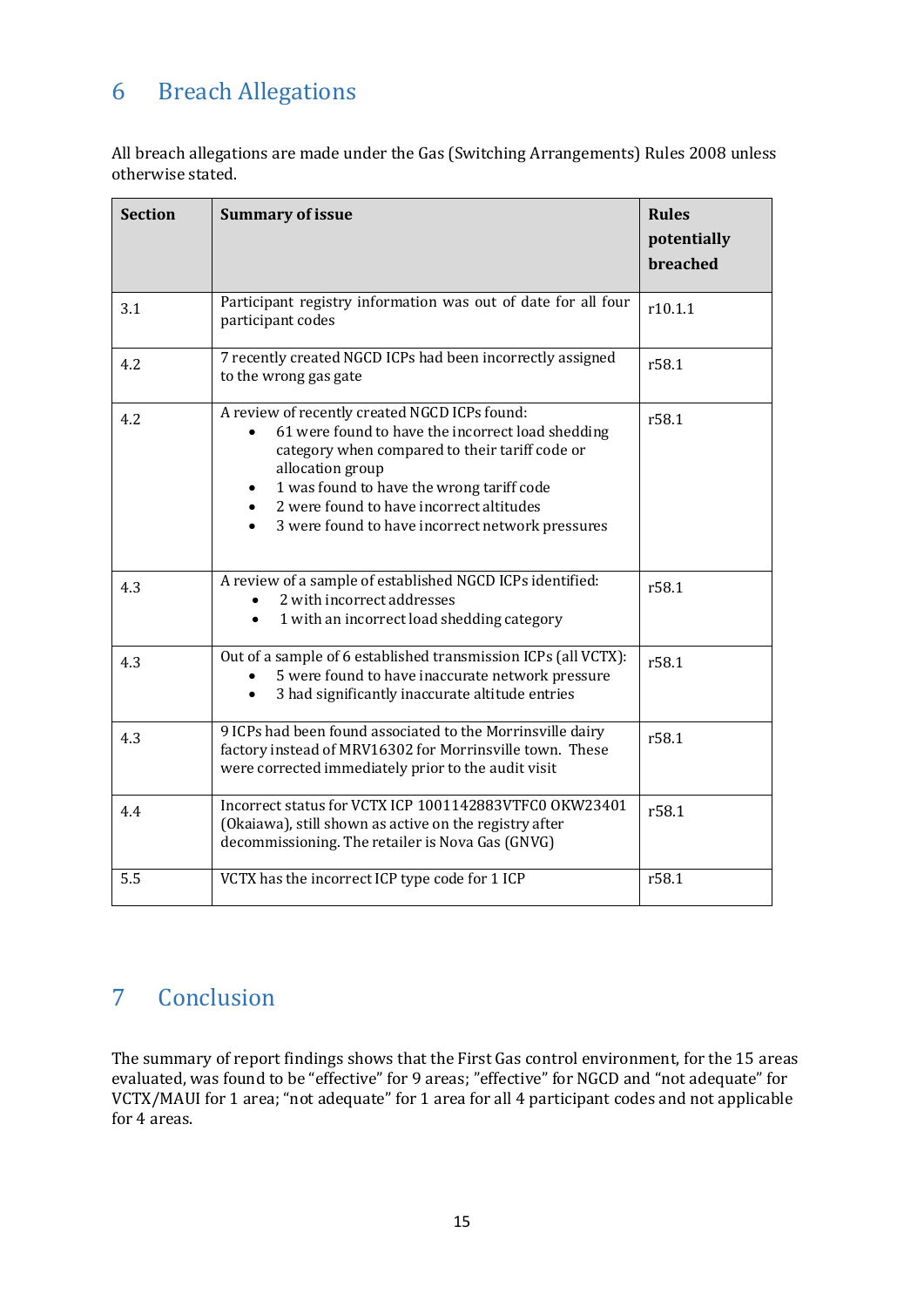8 breach allegations are made in relation to First Gas regarding the non-compliant areas and are summarised in the table above. The following observations and recommendations were also made:

**RECOMMENDATION:** That First Gas follow through on their plan to build a Power BI tool that brings together the information available in various systems that would enable their new connections team to determine the correct values for registry fields for new ICPs without moving between various systems and making ad hoc decisions. This would also assist with their on-going review of registry data quality and maintenance.

**OBSERVATION:** There are a large number of ICPs in the registry where the retailer has the status designated as inactive temporary, which prevents ICPs from being decommissioned. Many of these are likely to be inactive permanent.

**RECOMMENDATION:** That First Gas do a review of registry data for all ICPs that have VTCX or MAUI as distributor

**OBSERVATION**: To date the First Gas transmission business, with respect to metering compliance, have focused on complying with the transmission metering requirements. Their responsibility of compliance with NZS5259 resulting from their responsibilities as meter owner registry participants had not been a focus. As a result of this audit they are now aware of this responsibility.

**RECOMMENDATION**: That First Gas (VCTX and MAUI as meter owner) introduce a routine check to confirm that the actual flow of gas at an ICP continues to be within the acceptable Qmin Qmax of the meter to ensure on-going accuracy within the maximum permissible error.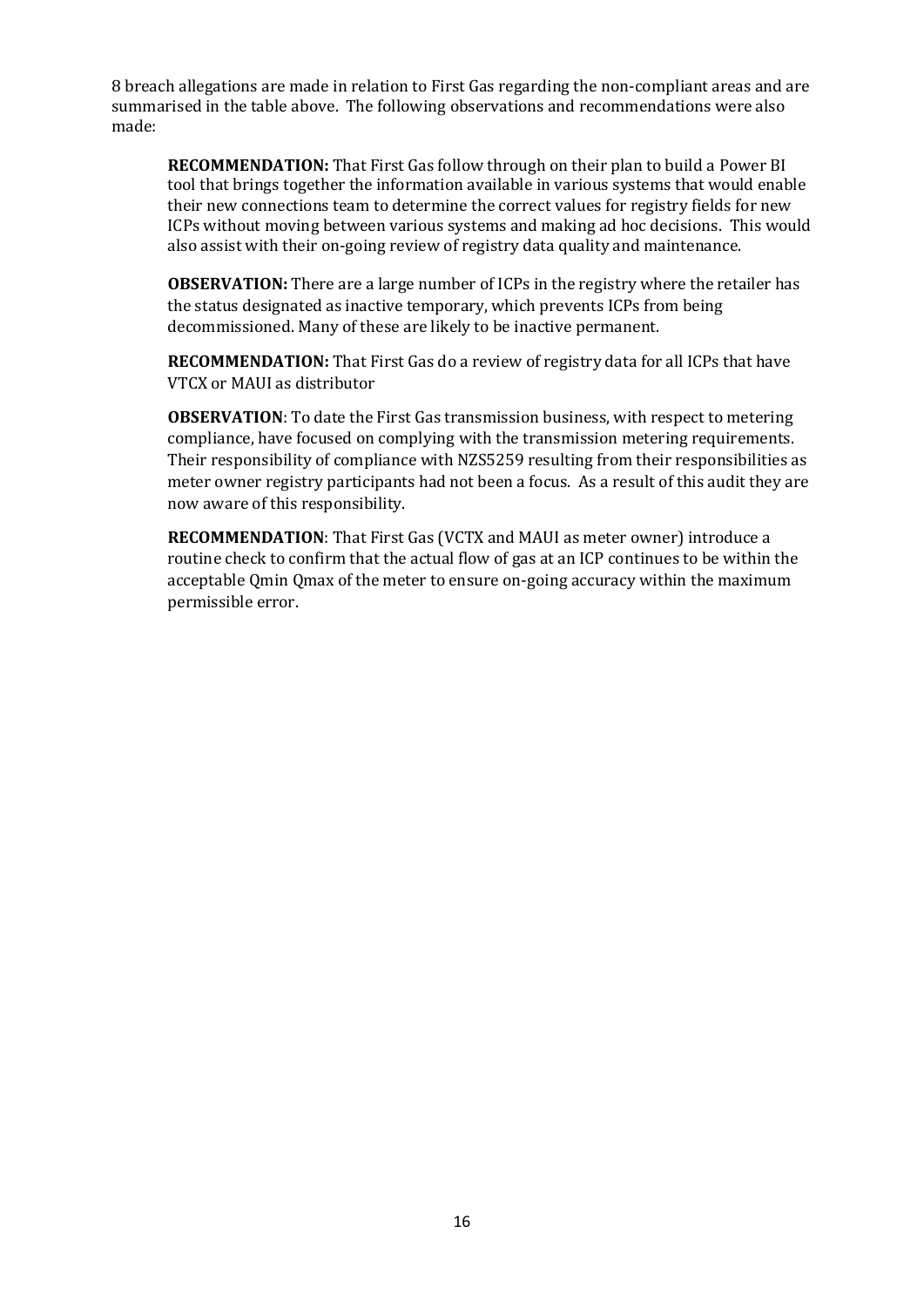# <span id="page-21-0"></span>Appendix A – Control Rating Definitions

| <b>Control Rating</b>               | <b>Definition</b>                                                                                              |
|-------------------------------------|----------------------------------------------------------------------------------------------------------------|
| Control environment is not adequate | Operating controls designed to mitigate key risks are not<br>applied, or are ineffective, or do not exist.     |
|                                     | Controls designed to ensure compliance are not applied, or are<br>ineffective, or do not exist.                |
|                                     | Efficiency/effectiveness of many key processes requires<br>improvement.                                        |
| Control environment is adequate     | Operating controls designed to mitigate key risks are not<br>consistently applied, or are not fully effective. |
|                                     | Controls designed to ensure compliance are not consistently<br>applied, or are not fully effective.            |
|                                     | Efficiency/effectiveness of some key processes requires<br>improvement.                                        |
| Control environment is effective    | Isolated exceptions identified when testing the effectiveness of<br>operating controls to mitigate key risks.  |
|                                     | Isolated exceptions identified when testing the effectiveness of<br>controls to ensure compliance.             |
|                                     | Isolated exceptions where efficiency/effectiveness of key<br>processes could be enhanced.                      |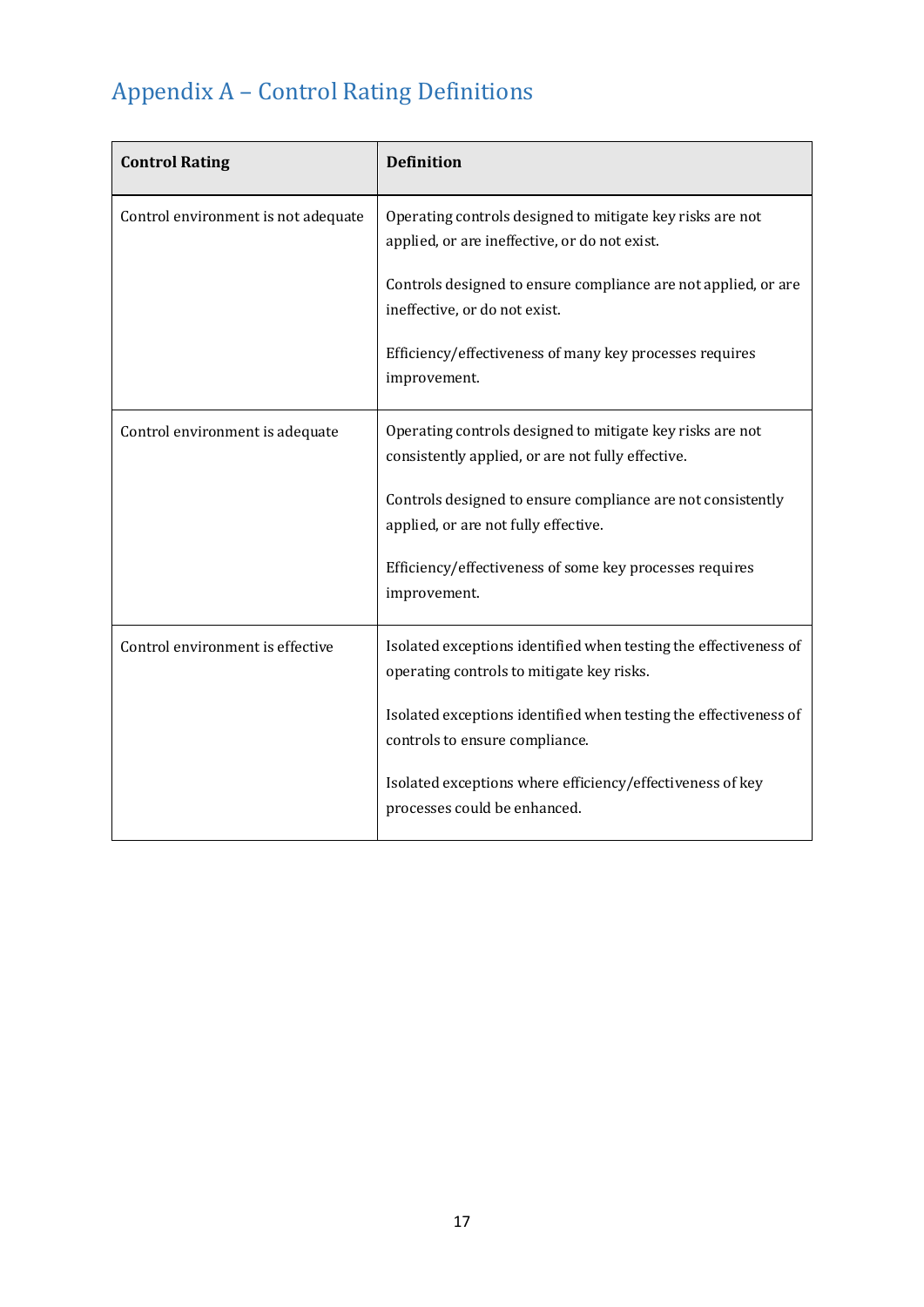# <span id="page-22-0"></span>Appendix B – Alleged Breach Details

#### Assignment of ICPs (section 4.1)

VCTX ICPs where the ICP identifier does not include the correct 'VT' code.

|                       | <b>ICP</b>                     | Original                           | Responsible                |
|-----------------------|--------------------------------|------------------------------------|----------------------------|
| <b>ICP</b> Identifier | <b>Creation</b><br><b>Date</b> | Commissioning<br><b>Event Date</b> | <b>Distributor</b><br>code |
|                       |                                |                                    |                            |
| 0000012325GNA15       | 1/09/2008                      | 1/09/2008                          | <b>VCTX</b>                |
| 0001014051NG440       | 1/09/2008                      | 1/09/2008                          | <b>VCTX</b>                |
| 0001032600NGA06       | 1/10/2009                      | 1/10/2009                          | <b>VCTX</b>                |
| 0008000031NG6BE       | 1/09/2008                      | 1/09/2008                          | <b>VCTX</b>                |
| 0008000046NGE29       | 1/09/2008                      | 1/09/2008                          | <b>VCTX</b>                |
| 0008000071NG41B       | 1/09/2008                      | 1/09/2008                          | <b>VCTX</b>                |
| 0008000090NG2E4       | 1/09/2008                      | 1/09/2008                          | <b>VCTX</b>                |
| 0008000091NGEA1       | 1/09/2008                      | 1/09/2008                          | <b>VCTX</b>                |
| 0008000121NG517       | 1/09/2008                      | 1/09/2008                          | <b>VCTX</b>                |
| 0008000192NGB65       | 1/09/2008                      | 1/09/2008                          | <b>VCTX</b>                |
| 0008000234NG1F6       | 1/09/2008                      |                                    | <b>VCTX</b>                |

#### Gas Gates (section 4.2)

| <b>ICP</b>      | <b>Gas Gate from</b><br>Audit | <b>Findings</b>                |
|-----------------|-------------------------------|--------------------------------|
| 1001300074NGAC0 | TRG07701                      | Updated; should be HTV11301    |
| 1001299155NGDDC | <b>TAU07001</b>               | Updated; should be TRG07701    |
| 1001299989NG38D | ROT08101                      | Updated; should be HTV11301    |
| 1001298262NG54D | KAW04405                      | Updated; should be HTK08301    |
| 1001299242NG9B8 | KAW04405                      | Updated; should be HTK08301    |
| 1001298408NGE2A | CAM17201                      | Updated; should be HTV11301    |
| 1001299567NG6A0 | HTK08301                      | Updated; should be<br>MMU08001 |

#### Load Shedding

Mismatch between load shedding category and tariff codes were revised as follows: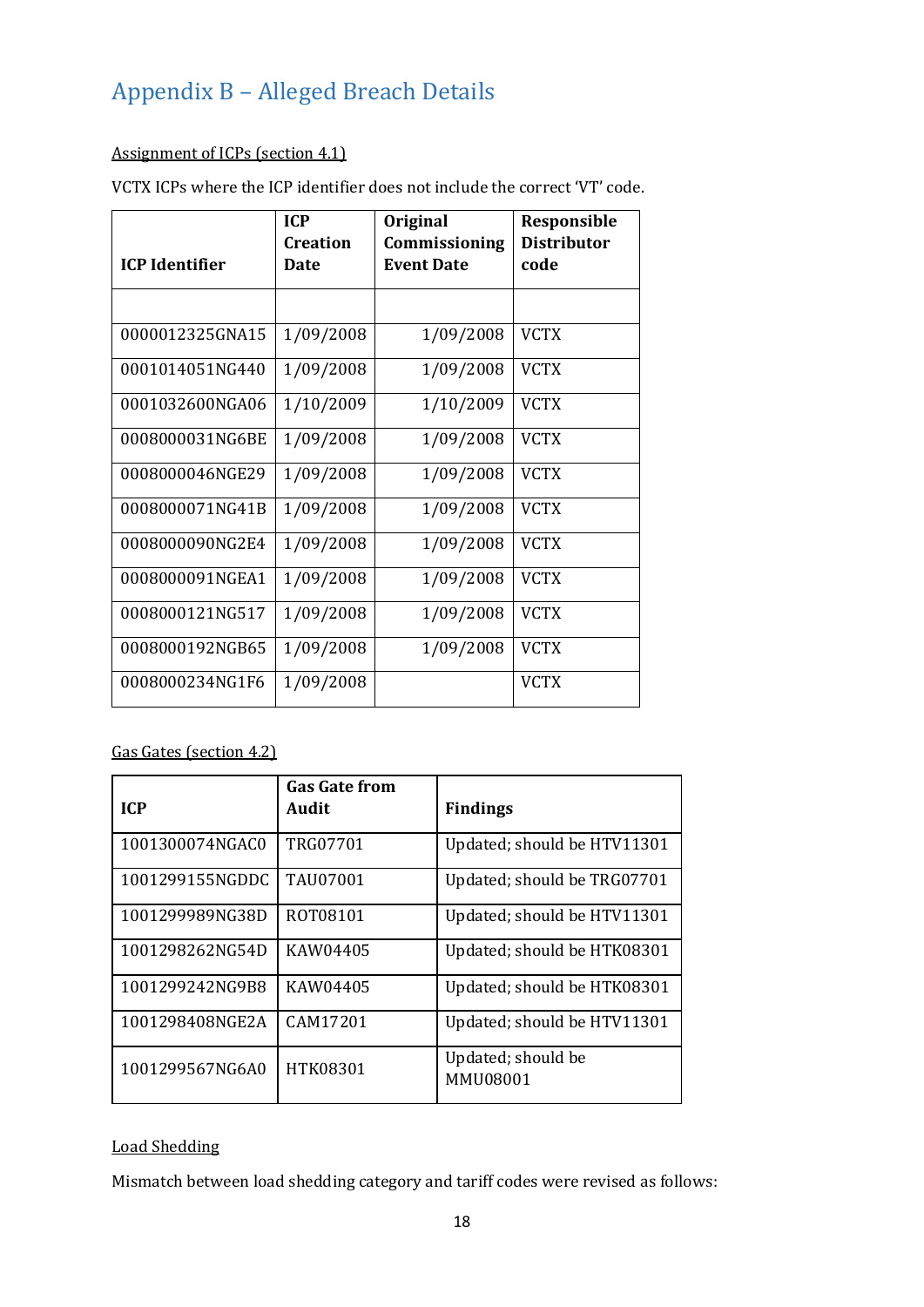| <b>ICP</b>      |             | <b>Load Shed</b><br>Category | <b>Tariff Code</b>               |
|-----------------|-------------|------------------------------|----------------------------------|
| 1001297269NG2F9 | GENG        | 4 – updated to<br><b>DOM</b> | <b>GNOR</b>                      |
| 1001296127NG164 | GENG        | $6$ – updated to 4           | GN03                             |
| 1001297063NGA6F | <b>TRUS</b> | $6$ – updated to 4           | GN03                             |
| 1001297765NG4E2 | <b>CTCT</b> | <b>DOM</b>                   | GN03 - updated to<br><b>GNOR</b> |

| ICP             | <b>Registry Load Shed Category</b> | <b>Correct Load Shed Category</b> |
|-----------------|------------------------------------|-----------------------------------|
| 1001295818NG2AB | 4                                  | 6                                 |
| 1001296139NG852 | 4                                  | 3                                 |
| 1001296225NG2E2 | 6                                  | 4                                 |
| 1001296226NGE22 | 6                                  | 4                                 |
| 1001296228NGDB9 | 4                                  | 6                                 |
| 1001296377NG36B | 6                                  | 4                                 |
| 1001296655NGBBE | 4                                  | 6                                 |
| 1001296797NG5D0 | 4                                  | 6                                 |
| 1001296902NG173 | 6                                  | 4                                 |
| 1001297050NG157 | 6                                  | 4                                 |
| 1001297063NGA6F | 6                                  | 4                                 |
| 1001297326NG686 | 6                                  | 4                                 |
| 1001297565NGEE5 | 4                                  | 6                                 |
| 1001297566NG225 | 4                                  | 6                                 |
| 1001297568NG1BE | 4                                  | 6                                 |
| 1001297585NG45F | 6                                  | 4                                 |
| 1001297713NG030 | 4                                  | 6                                 |
| 1001297786NG298 | 4                                  | 6                                 |
| 1001297787NGEDD | 4                                  | 6                                 |
| 1001297820NG407 | 4                                  | 6                                 |
| 1001297885NG157 | 4                                  | 6                                 |
| 1001297905NGD19 | 4                                  | 6                                 |
| 1001297916NGB74 | 4                                  | 6                                 |
| 1001297960NGFA6 | 6                                  | 4                                 |
| 1001298001NGC7A | 4                                  | 6                                 |
| 1001298002NG0BA | 4                                  | 6                                 |
| 1001298008NG22B | 4                                  | 6                                 |
| 1001298053NG4F7 | 4                                  | 6                                 |
| 1001298131NG286 | 4                                  | 6                                 |
| 1001298208NG82C | 4                                  | 6                                 |
| 1001298222NG7E8 | 4                                  | 6                                 |
| 1001298342NG11C | 4                                  | 6                                 |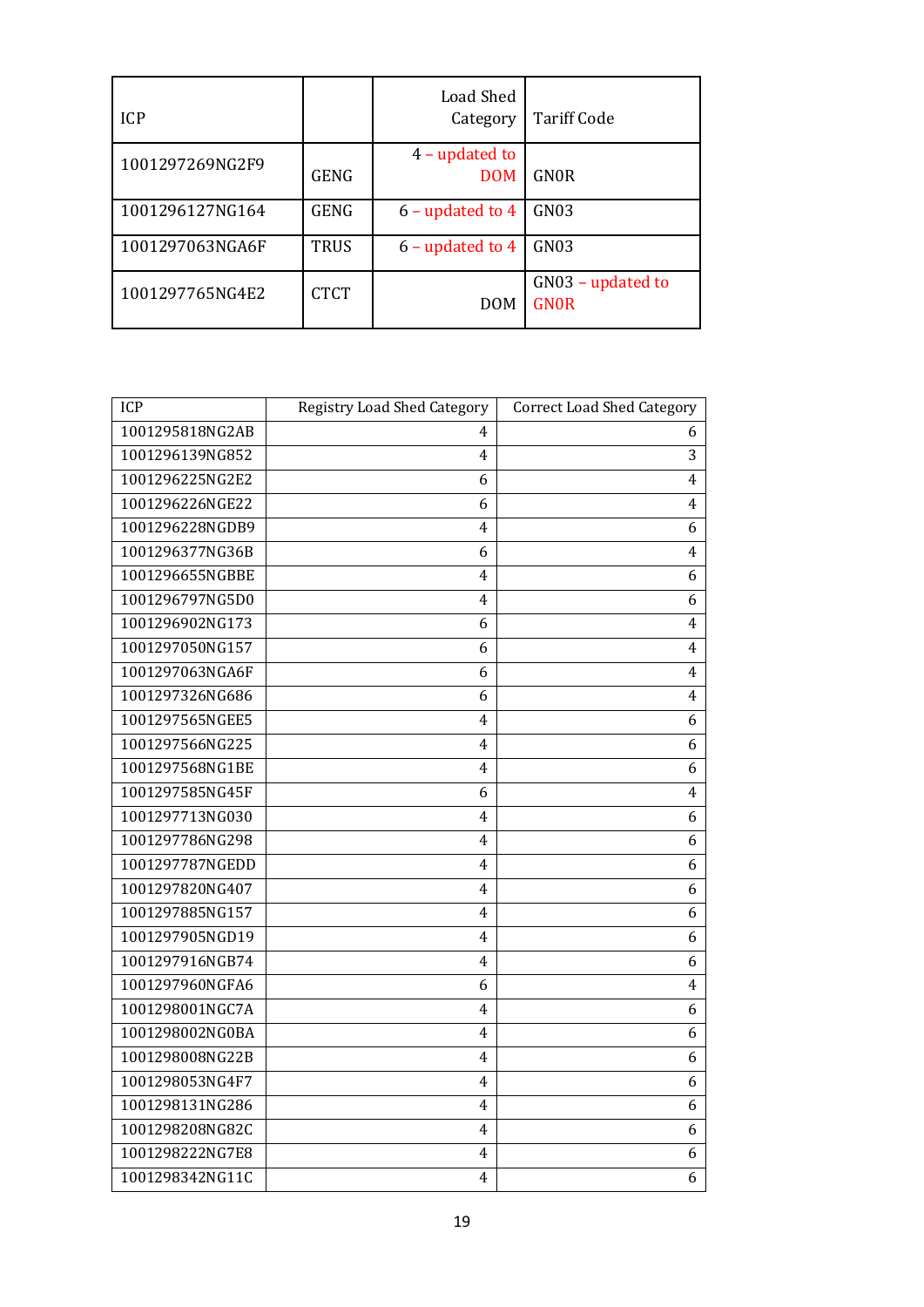| 1001298470NG963 | 4              | 6 |
|-----------------|----------------|---|
| 1001298471NG526 | $\overline{4}$ | 6 |
| 1001298472NG9E6 | 4              | 6 |
| 1001298681NGF36 | $\overline{4}$ | 6 |
| 1001298724NG362 | 4              | 6 |
| 1001298805NGD7D | $\overline{4}$ | 6 |
| 1001298929NGA32 | 4              | 6 |
| 1001298961NGA83 | 4              | 6 |
| 1001299052NG912 | 4              | 6 |
| 1001299292NG4FA | $\overline{4}$ | 6 |
| 1001299478NGAD7 | 4              | 6 |
| 1001299541NGA7A | 4              | 6 |
| 1001299713NG8F0 | 4              | 6 |
| 1001299768NG379 | 4              | 6 |
| 1001299769NGF3C | 4              | 6 |
| 1001299770NGBC0 | 4              | 6 |
| 1001299817NG6F5 | 4              | 6 |
| 1001299855NG4D5 | 4              | 6 |
| 1001299895NG33A | 4              | 6 |
| 1001299917NGFF1 | 4              | 6 |
| 1001299993NGBB1 | 4              | 6 |
| 1001300078NG9DE | 4              | 6 |
| 1001300134NG161 | 4              | 6 |
| 1001300184NG3D3 | 4              | 6 |
| 1001300215NG372 | 4              | 6 |

#### Altitudes

| <b>ICP</b>      | Original Altitude | <b>Corrected Altitude</b> |
|-----------------|-------------------|---------------------------|
| 1001300329NGE90 | 400               | 44                        |
| 1001300101NGBD6 | 400               | 29                        |

#### Network Pressure

| ICP             | Original network pressure | Corrected network |  |
|-----------------|---------------------------|-------------------|--|
|                 |                           | pressure          |  |
| 1001299852NG91F | 500                       | 80                |  |
| 1001299853NG55A | 500                       | 80                |  |
| 1001299265NG927 | 40                        | 400               |  |
|                 |                           |                   |  |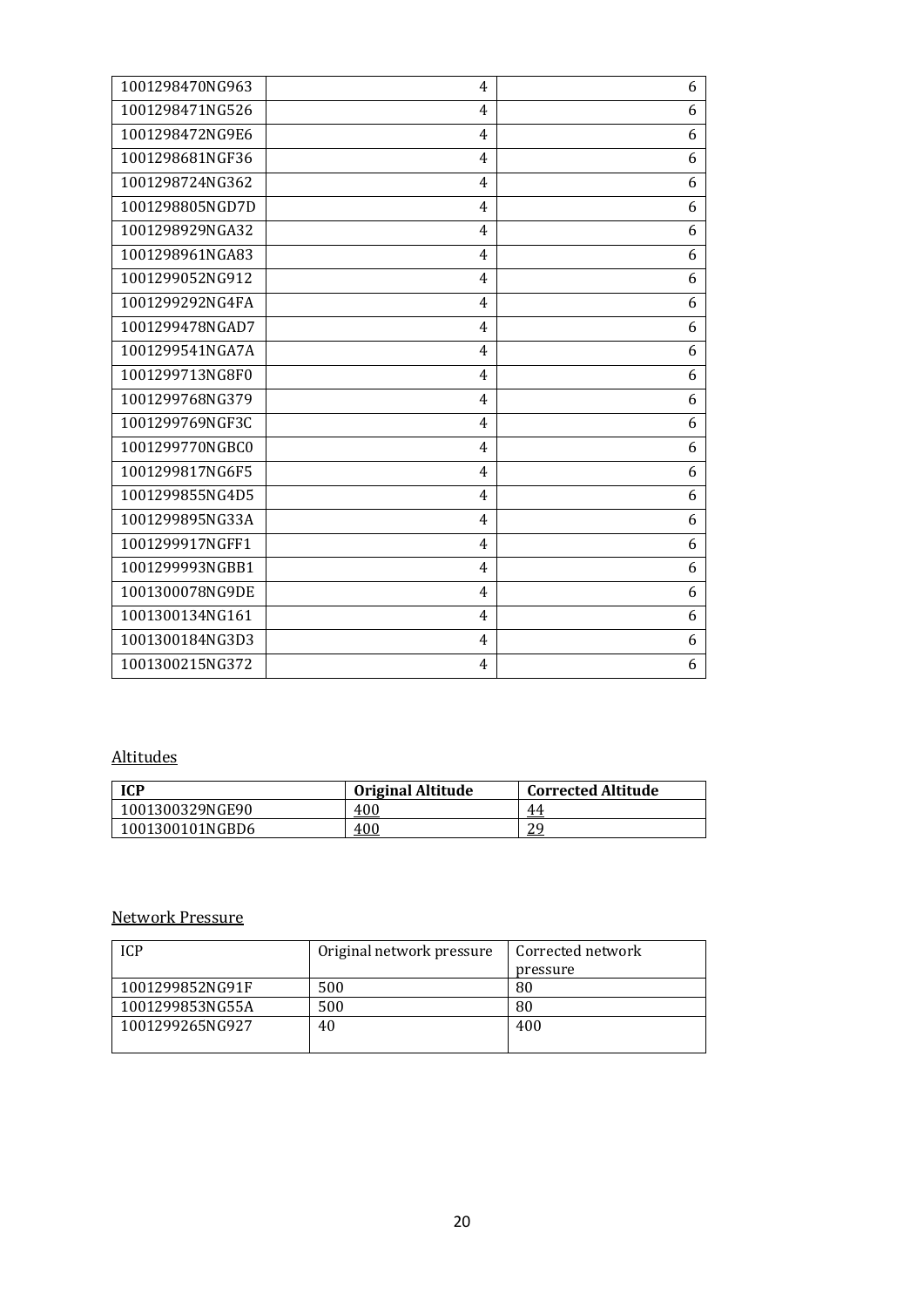Sample review of established NGCD ICPs (section 4.3)

- ICP 0003062505NGA4C we couldn't find 86 School Rd when we were searching yesterday, it looks like the street name has changed to Horotiu Bridge Rd. I ran the ICP through GIS to get the location. It looks like the number is 84 Horotiu Bridge Rd and not 86 School Rd. Will get this amended.
- ICP 0001003007NG146 we couldn't find 76 Calypso Drive in our search yesterday. It looks like the ICP is actually associated with 74 Calypso Drive. Will get this changed in the Registry.
- ICP 0001006104NG3A2 I needed to check the Load Shed Cat was correct. I ran a consumption report and found that the average consumption over the past four years (covid year included) was 309 GJ which moves this up to LS category 4. Will get this amended in the registry.

| <b>ICP</b> Identifier | <b>ICP</b><br><b>Creation</b><br>Date | Responsible<br><b>Distributor</b><br>code | <b>Gas Gate</b><br>Code | registry<br>network<br>pressure | correct network<br>pressure |
|-----------------------|---------------------------------------|-------------------------------------------|-------------------------|---------------------------------|-----------------------------|
| 0008000031NG6BE       | 1/09/2008                             | <b>VCTX</b>                               | TAT16401                | 2000                            | 550                         |
| 0008000090NG2E4       | 1/09/2008                             | <b>VCTX</b>                               | KUR33601                | 2000                            | 360                         |
| 1001143525VT2F8       | 1/09/2008                             | <b>VCTX</b>                               | <b>BAL09626</b>         | 400                             | 3150                        |
| 1001290782VTF2F       | 1/05/2016                             | <b>VCTX</b>                               | LCF20011                | 4500                            | 720                         |
| 1001271264VTDC2       | 7/10/2013                             | <b>VCTX</b>                               | STR00511                | 2000                            | 4500                        |

Sample review of established VCTX/MAUI ICPs in the registry

| <b>ICP Identifier</b> | <b>ICP</b><br><b>Creation</b><br>Date | Responsible<br><b>Distributor</b><br>code | <b>Gas Gate</b><br>Code | registry<br>altitude | correct altitude |
|-----------------------|---------------------------------------|-------------------------------------------|-------------------------|----------------------|------------------|
| 0008000090NG2E4       | 1/09/2008                             | <b>VCTX</b>                               | KUR33601                | 10                   | 141              |
| 1001143525VT2F8       | 1/09/2008                             | <b>VCTX</b>                               | <b>BAL09626</b>         | 280                  | 180              |
| 1001290782VTF2F       | /05/2016                              | <b>VCTX</b>                               | LCF20011                | 160                  | 244              |

#### Maintenance of gas gates NGCD

The following ICPs were associated with Morrinsville dairy factory instead of MRV16302.

1001300258NGE8C

1001300325NGD8E

1001300326NG14E

1001300327NGD0B

1001299833NGAAA

1001299835NGB25

1001299949NG462

1001299950NG09E

1001300101NGBD6